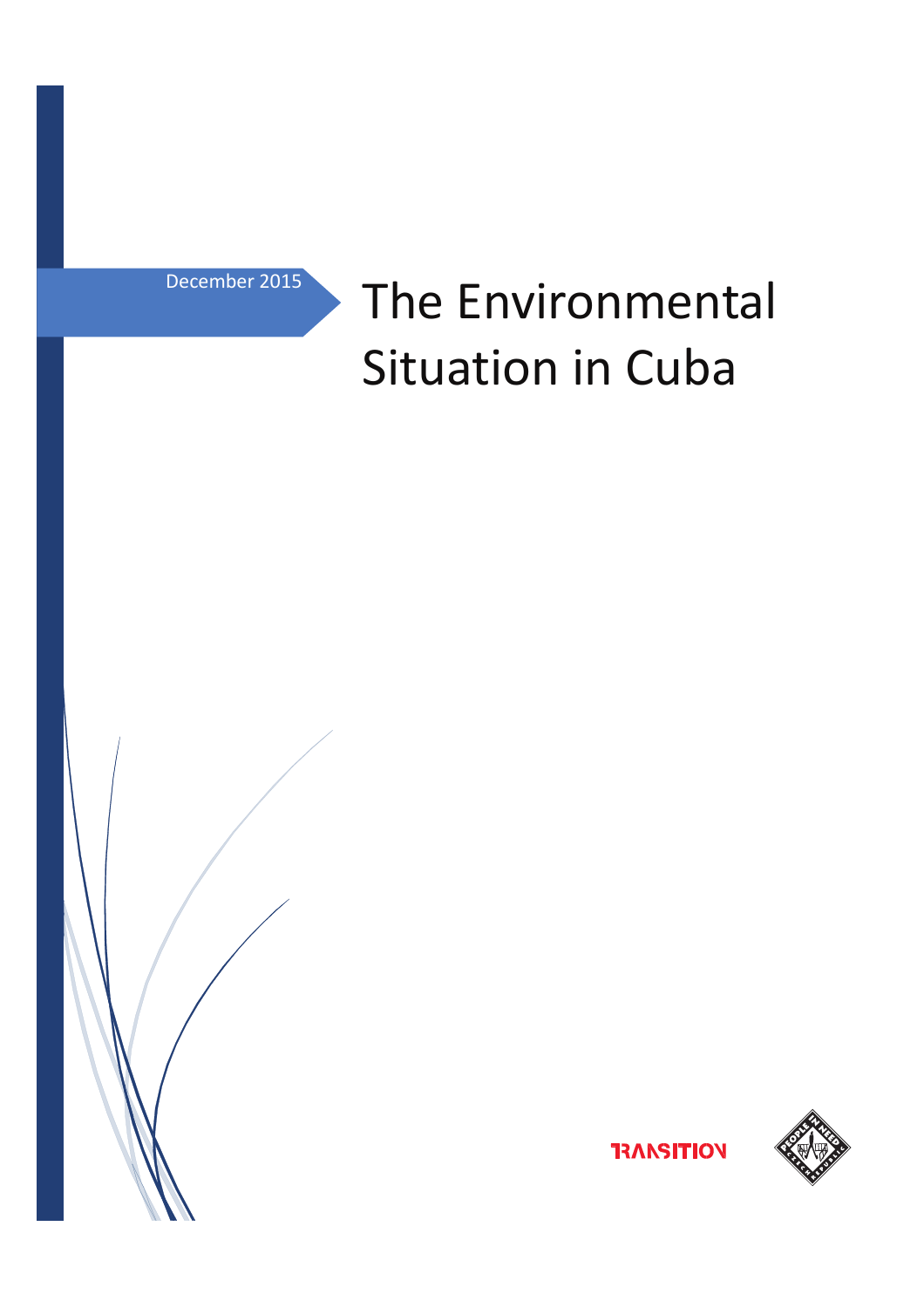# **Contents**

| 6.1. List of examples of multimedia created by the science and education system in Cuba  28                  |  |
|--------------------------------------------------------------------------------------------------------------|--|
|                                                                                                              |  |
|                                                                                                              |  |
| 6.4 Law 33 of 10th January 1981 "On the Protection of the Environment and the Rational Use of Natural        |  |
|                                                                                                              |  |
|                                                                                                              |  |
| 6.6 List of prohibited products that the state system for the collection of raw materials will not accept 32 |  |
|                                                                                                              |  |
|                                                                                                              |  |
|                                                                                                              |  |
|                                                                                                              |  |
|                                                                                                              |  |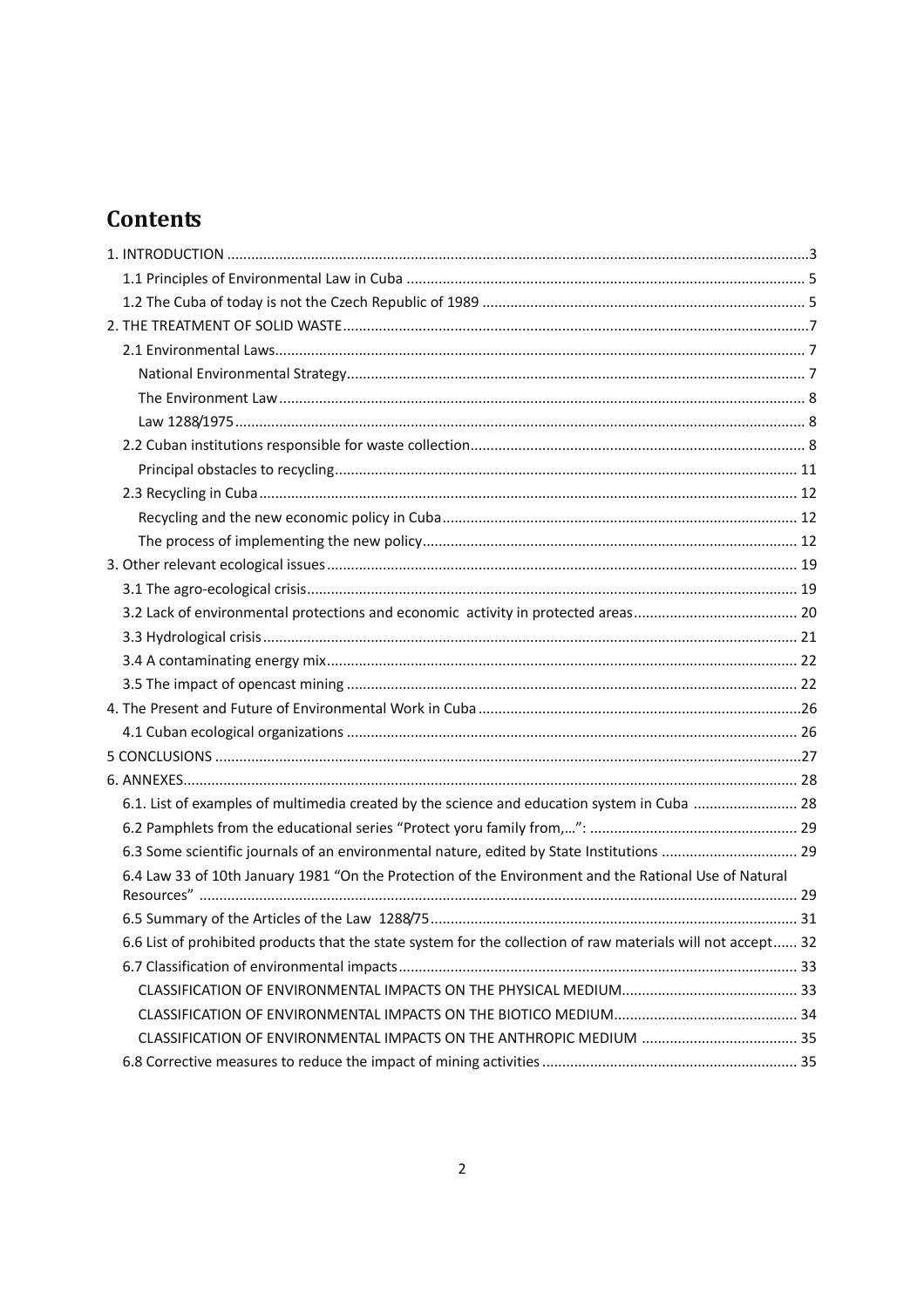# The Environmental Situation in Cuba

# 1. INTRODUCTION

Since 1959, the work of the Cuban system on environmental education and protection has been characterised by the extensive institutionalisation and centralisation of these activities. This tendency has had positive effects in terms of its scope, and pyramid structure that encompasses the entire spectrum, from central (national) bodies to the localities. Nevertheless, a critical look at this system reveals that it has, on many occasions, been a redundant model, and, more worryingly, in practice, autonomous activities by the citizens are not given a place within its structure.

This is why it is important to understand that although some cases of environmental activism do appear in this report, these are exceptions to the rule. In general, the Cuban population has assumed a passive attitude towards the environment, which is a result of State propaganda, defined by a patronising and didactic discourse that is always self-congratulatory of the national situation, and extremely critical of foreigners (unless they are from allied nations).

On the other hand, Cuba's scientific institutions, in the service of the State, as part of programmes and organisations that are not connected to the communities, have shown themselves to be insufficient for the protection of the environment on the island. Aggressive agro-forestry and energy programmes are being developed in the country, while the few environmentalists remain disconnected from each other, complaining about the State machinery that is implementing development programmes without consultation.

Nevertheless, it must be said that, from an institutional perspective, the Ministry of Science, Technology and the Environment has developed Environmental Education policies that, although they are ineffective, provide access to some very useful studies and research. See Annex 6.1 for an edited list of multimedia resources with educational themes produced at a State level. In Annex 6.2 you can also see the titles of the pamphlets in the Educational Series "Protect your family from ...", which covers different issues. Of course, these pamphlets cannot actually be found anywhere, people are not aware of them and therefore do not read them. There are also a number of scientific journal dealing with environmental issues, edited by State institutions, that are worth highlighting (Annex 6.3).

The Cuban education system has a "National Environmental Education Strategy". This is a key document that, like many others, represents a valuable contribution on the issue, but the application of which is, in practice, almost non-existent. Getting the environmental dimension into the curriculum and incorporating it into disciplines is a problem that the system has recognised for many years, particularly in post-secondary education, and in teacher training.

Contrary to the guiding principles, in practice, primary, mid-school and secondary education, offers an excessively didactic focus, encouraging student to "love" nature as an external and abstract thing. There are no concise and/or interdisciplinary perspectives on the environment. Thus Cuban flora and fauna are sugar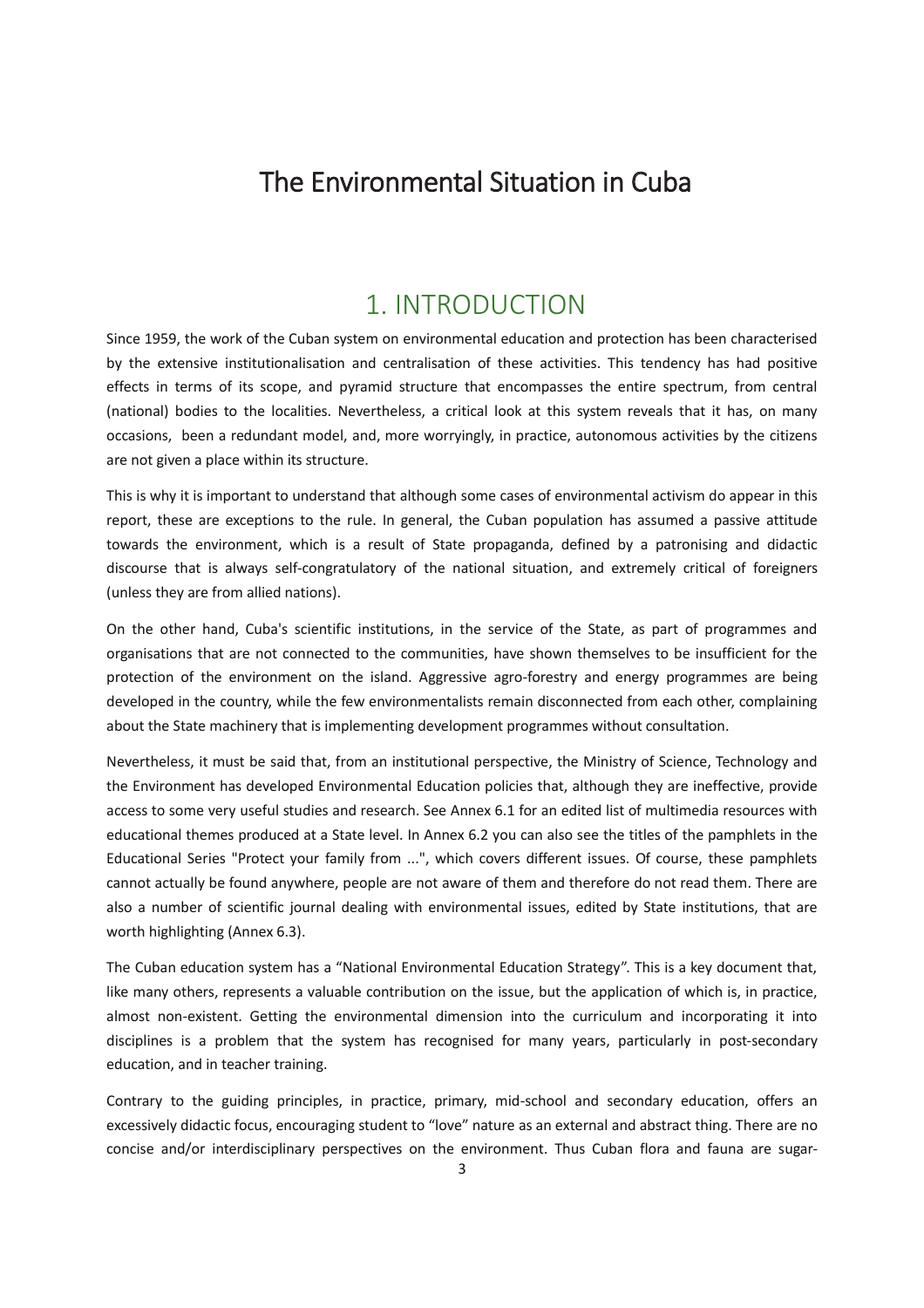coated and disassociated from the political and economic realities in which they exist. Of course, this practice of demonstrating nature's beauty goes hand in hand with the traditional apologist discourse that stresses the benign environmental situation in Cuba, and doesn't offer a single criticism of the difficulties that Cuban ecosystems face. If it is necessary to speak of the contamination of rivers and seas, or air pollution, or deforestation, it is done using foreign images, never images from the national reality.

In university settings, the environmental dimension has begun to be introduced, to some extent, in those degrees and disciplines the study objectives of which are linked to environmental issues (such as the biological and chemical sciences). However, it is associated with research related to essential natural resources, being developed by a handful of professors and it cannot be considered a priority of institutional policy.<sup>1</sup>

At this level, the vision of nature is dominated by utilitarian ends. Not even the Biology Faculty of Havana, where the ecologists who will go on to work to defend nature are trained, promotes ecological thinking or sensitivities. Ecology or environmentalism is seen as a *petit bourgeois* fad, a luxury that rich and capitalist countries can allow themselves (and use to assuage their supposed guilt over being the planet's principal predators). The aim of science is to meet human expectations for development; it is not conceived as having a position of respect for nature *per se*.

It is nevertheless significant that this issue has emerged among the students of the Higher Institute of Industrial Design (ISDI by its Spanish initials), which would seem far from any ecological forms of thinking, yet each year they present their thesis in the form of design solutions for local environmental challenges. These solutions are not implemented, but it is an area of unexplored potential.

Finally, having passed through around 15 years of the Cuban education system, students leave without any awareness of the principal environmental challenges facing their country; much less the feeling of being part of the necessary solution.

The crisis of the 1990s lead to a small increase in the opening for supporting associations on the island, leading to the emergence of some Cuban environmental NGOs; the participation of some foreign ones; and the development of projects for social and community involvement that, somewhat superficially, deal with the ecological problems proliferating in Cuba.

This is another reason why the Cuban public is not entirely unaware of environmental issues, particularly those problems that affect people directly: the treatment of waste, access to fresh drinking water, the shortage of rainfall, noise and air pollution in urban areas, among others. Specifically, the issue of garbage in the streets is something that often appears on national TV and in the electoral programmes of Delegates to the National Assembly of People's Power.

The Cuban public is not indifferent, and indeed even has a certain awareness of these issues. Although, in practice this never translates into concrete actions or environmental protection. It is therefore not so absurd to consider the possibility of encouraging people to get involved in ecological initiatives.

l

<sup>&</sup>lt;sup>1</sup> Ramírez Zalduendo María Teresa. THESIS: Sistema de Tareas para contribuir a la Educación Ambientalista mediante la asignatura Métodos Químicos de Análisis. Holguín, 2003.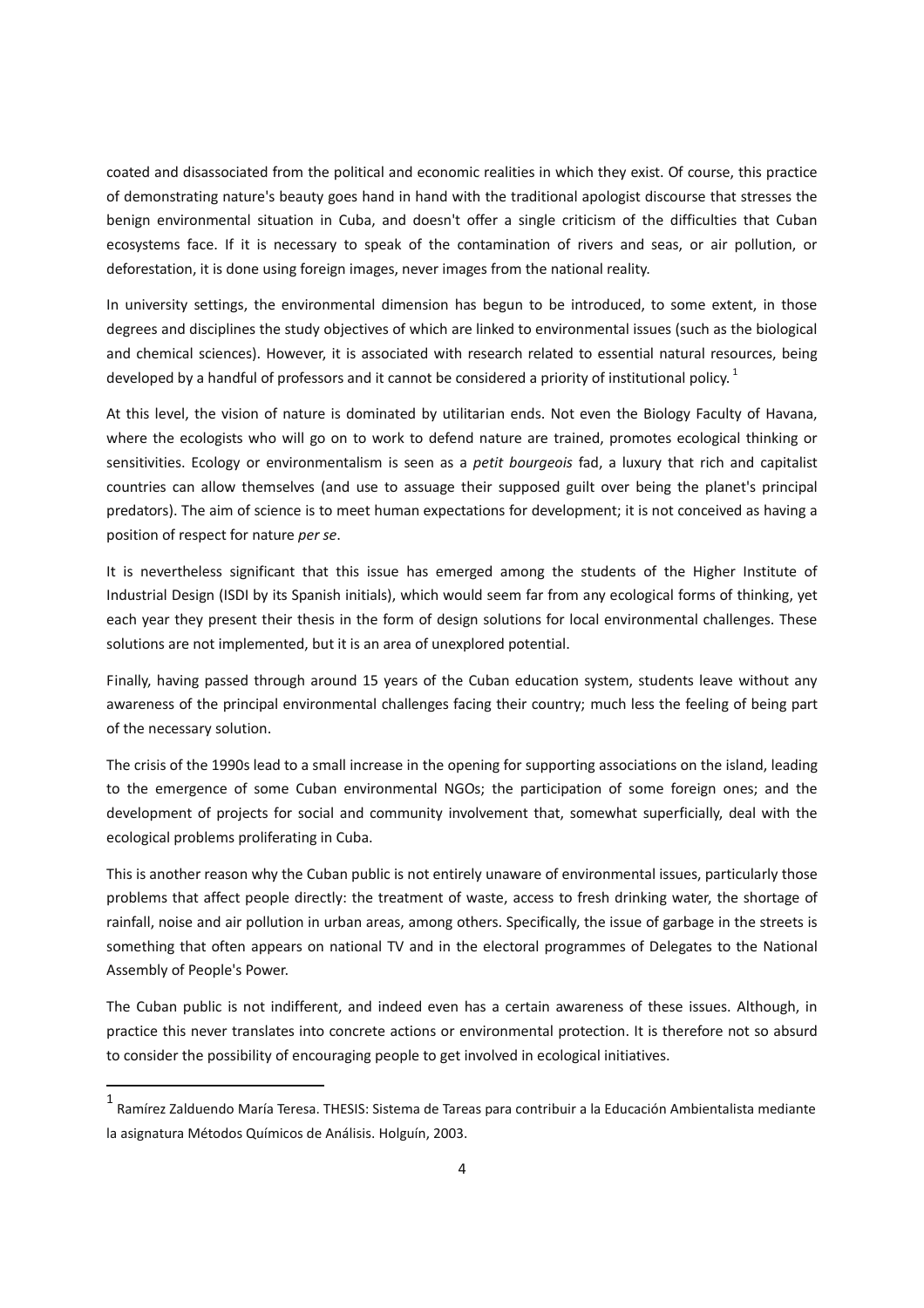In fact, the way in which the Cuban system comprehends (at least in theory) "Environmental Rights", is, to our mind, extremely favourable.

### 1.1 Principles of Environmental Law in Cuba<sup>2</sup>

- The enjoyment of a healthy environment is a fundamental right of all men and women.
- The conservation of the environment is a duty of all natural persons and legal entities.
- Faced with the risk of serious and irreversible damage to the environment, the priority is prevention. The lack of absolute scientific certainty cannot be claimed as a reason to stop the adoption of preventative measures.
- It is the right of every citizen to have access to available information about the environment.
- The environmental dimension should be taken into account in all development strategies, programmes and plans.
- · Environmental education should have a concise and interdisciplinary focus, aimed at all social sectors and age groups, with a special emphasis on decision makers and children, adolescents and young people.
- · Environmental management should involve all organs and bodies, public and private and social and citizen's organisations.
- · It is obligatory that the public be aware and the citizenry consulted over decisions and actions that, in one way or another, will affect the environment.
- It is the right of every citizen to rely on the possibilities and appropriate legal mechanisms that allow them to activate legal or administrative mechanisms in order to enforce compliance with the law and other mandatory regulations in terms of the environment.

Apart from this, Cuba is today part of more than 90 conventional and non-conventional international, global, regional and bilateral treaties. When a country forms part of a treaty or international agreement, that agreement becomes part of the country's internal law, and takes prevalence over national law. In accordance with the current Civil Code: "If an agreement or international treaty of which Cuba forms part establishes rules different from those expressed in the preceding articles or not contained in them, the rules of said agreement or treaty will be applied".

# 1.2 The Cuba of today is not the Czech Republic of 1989

It is evident that, in practice, things function differently today. Here is a brief comparison between the environmental situation in the Czech Republic at the time of the transition, and the current situation in Cuba:

 $\overline{a}$ 

<sup>2</sup> Derecho Ambiental Cubano. Multiple authors. Habana, 2000.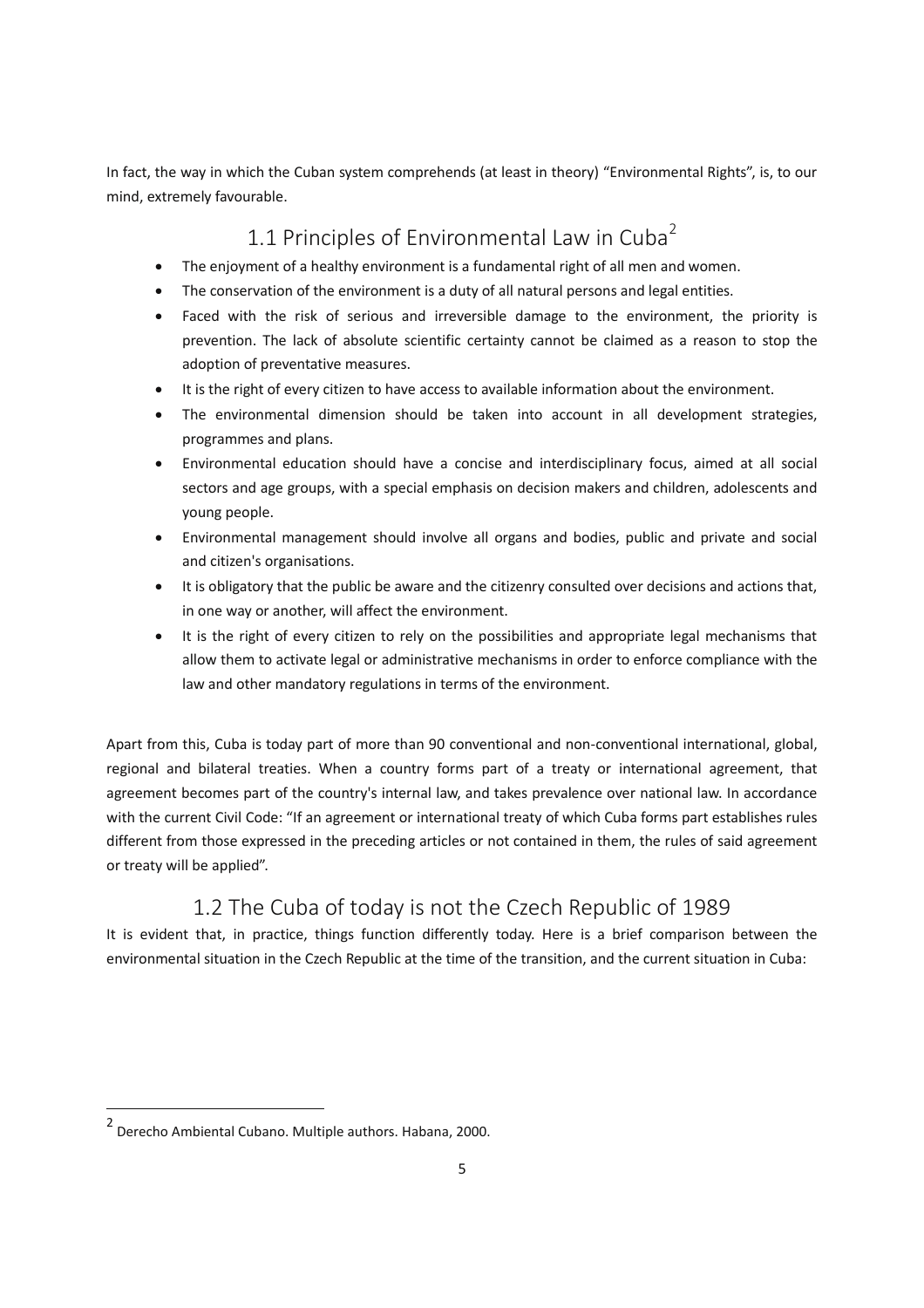| Czech Republic 1989 <sup>3</sup>         | <b>Cuba 2015</b>                                                                                                                                                           |
|------------------------------------------|----------------------------------------------------------------------------------------------------------------------------------------------------------------------------|
| <b>Essentially technical regulations</b> | A strong framework of quite diverse regulations. A large part of which are                                                                                                 |
| that were not even respected             | discretionarily applied; the government always has the prerogative to violate                                                                                              |
|                                          | them. These regulations do not respond to the needs of the new socio-                                                                                                      |
|                                          | economic panorama of the island, with a high likelihood of penetration by                                                                                                  |
|                                          | foreign capital.                                                                                                                                                           |
| There was no Ministry of the             | In 1994 the Ministry of Science, Technology and the Environment (CITMA, by                                                                                                 |
| Environment                              | its Spanish initials) was created, with a series of subordinate Agencies and<br>Institutes. Among these the Environment Agency stands out, but it is also                  |
|                                          | worth mentioning Centres such as those for: Environmental Management,                                                                                                      |
|                                          | Inspection and Control, the Dissemination of Information and Environmental                                                                                                 |
|                                          | Education, Protected Areas, Biodiversity and Biological Security.                                                                                                          |
| No official information or public        | Very little official information. Generally speaking, CITMA does not provide                                                                                               |
| control                                  | information directly to the public or to the official press. There are libraries                                                                                           |
|                                          | and information centres in most institutions, however, access to these is often                                                                                            |
|                                          | limited to researchers in the sector, and the information is very technical, and                                                                                           |
|                                          | difficult reading for non-specialist, civil society activists or interested                                                                                                |
|                                          | individuals.                                                                                                                                                               |
|                                          | One positive aspect is the emergence of the National Office for Statistics and<br>Information <sup>4</sup> , with free access via the national Intranet, which offers some |
|                                          | information, although it is important to be aware of the serious limitations to                                                                                            |
|                                          | the credibility of statistics on the island, due to the vested interest in offering                                                                                        |
|                                          | an idyllic image of a country that respects nature.                                                                                                                        |
| Official and independent civil           | There are no real social movements on the island, due to a social design that                                                                                              |
| movements (scientists, students,         | moves further every day from social inclusion, sometimes even bordering on                                                                                                 |
| intellectuals)                           | illegality, and which threatens the rights of individuals and their capacity for                                                                                           |
|                                          | self-organisation. Nevertheless, it is possible to speak of civil initiatives, which                                                                                       |
|                                          | almost always have a powerful state element, and involve children and young                                                                                                |
|                                          | people in environmental activities. Members of the scientific community have                                                                                               |
|                                          | taken positions that differ from the state line, on issues such as the release of<br>genetically modified crops on arable land. Lastly, a few NGOs exist that are          |
|                                          | working on environmental issues.                                                                                                                                           |
| Persecution of the signatories of        | Petitions of this sort are not common. Nevertheless, environmental issues are                                                                                              |
| petitions                                | not considered to be a "problem" by the Cuban authorities. Rather than                                                                                                     |
|                                          | condemning any autonomous initiatives, the systems try to recuperate them                                                                                                  |
|                                          | for its own ends, and channel them it into its inoperative bureaucratic                                                                                                    |
|                                          | processes.                                                                                                                                                                 |
| Industrialised country                   | Cuba is a semi-industrialised country, in which the environmental problems                                                                                                 |
|                                          | faced are of a different sort. One of the principal "industries" is tourism,                                                                                               |
|                                          | which has had a profound environmental impact, above all on coastal<br>ecosystems. Another industry which is not very extensive, but which has a                           |
|                                          | significant impact, is mining. Cuba is, today, one of the top ten producers of                                                                                             |
|                                          | nickel and cobalt, and also produces copper and gold in smaller quantities.                                                                                                |
| <b>Environmental issues were</b>         | The environment is not a priority for the Cuban population or for almost any                                                                                               |
| among people's highest                   | of the opposition groups, with some rare exceptions.                                                                                                                       |

<sup>3</sup> Conference "Environmental policy and politics in CR after the Velvet Revolution", given by Daniel Vondrouš, Green Circle, Prague 2015.

4 www.onei.cu

l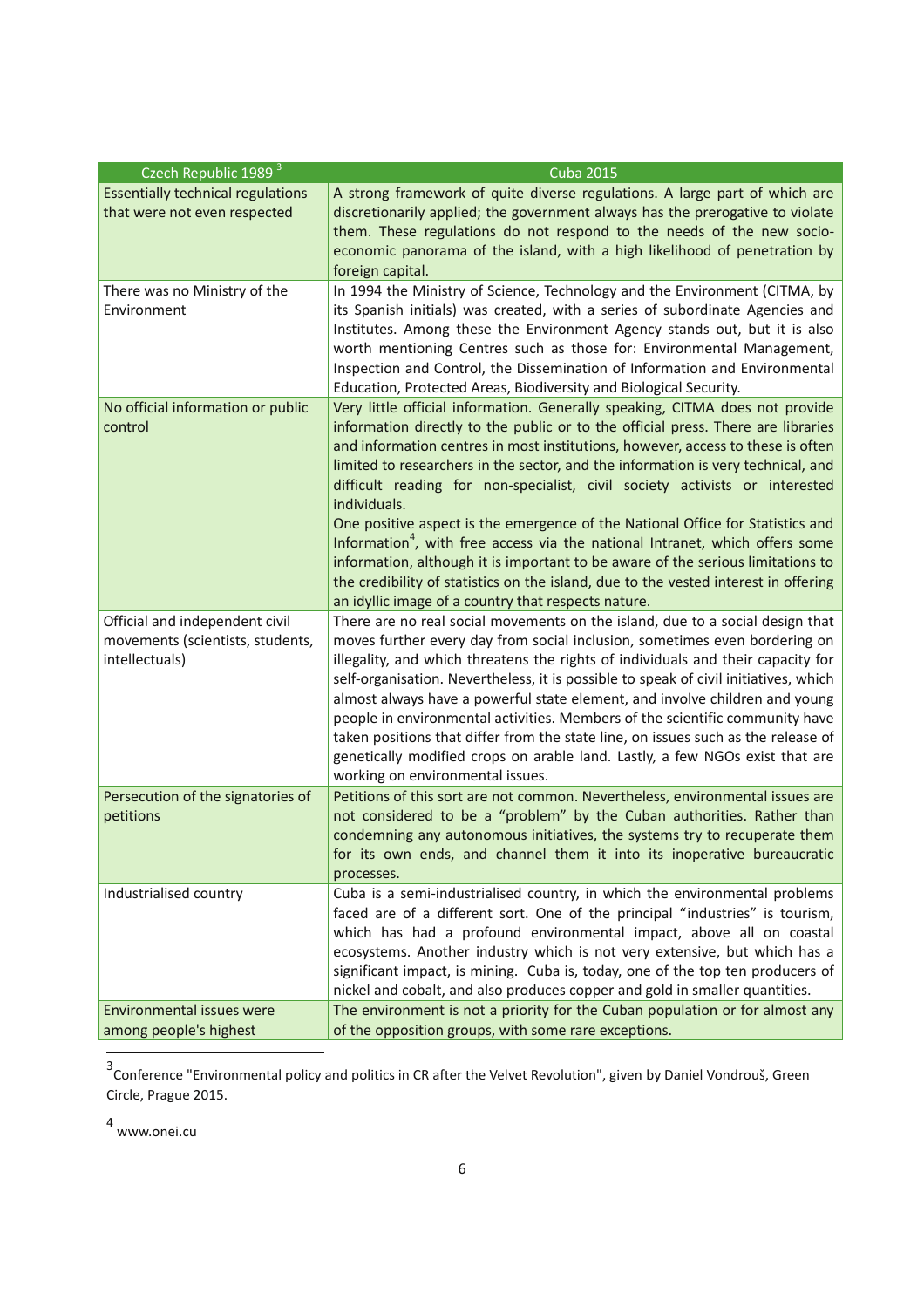#### priorities.

The overall level of development of ecological thinking at the end of the 1980s was not the same as it is today, and that should also be considered a differentiating factor. Furthermore, in order to insert itself into the global system, Cuba has had to assimilate various practices and international instruments that demand a minimum of environmental guarantees, in order to enjoy other benefits.

# 2. THE TREATMENT OF SOLID WASTE

### 2.1 Environmental Laws

### National Environmental Strategy

The National Environmental Strategy (NES)<sup>5</sup> 2011-2015, in characterising the principal environmental problems at a national level, points to the "Deterioration of sanitation and the environmental conditions in human settlements" as one of the principal problems facing the island, and, among others, it refers to the following issues:

- The collection and disposal of solid waste can be seen to be seriously affected due to serious limitations in the automobile fleet and the availability of depots for garbage collection; there is a proliferation of illegal dumping in inhabited areas and inside boarding schools and workers' or school camps in the countryside. There are also problems with hygienic and sanitary conditions, inadequate protection and operation of landfill sites, and the inadequate collection and disposal of hospital waste, which on many occasions is collected together with domestic waste, constituting a health risk. The difficulties faced in the collection of solid waste and the increased presence of domestic and farm animals in homes has led to the proliferation of vectors; this is inextricably linked to a lack of social discipline and the deficient application of existing laws, which favours the accumulation of waste in densely populated areas.
- The majority of the installations that deal with dangerous waste do not provide safe treatment and disposal, there are deficiencies in the qualitative and quantitative inventory of this waste, and in the work done to reduce, reuse, recycle and maximise efficiency in the use of raw materials and waste management. The rational environmental handling of toxic chemical products throughout their processing cycle also poses significant difficulties.

The NES itself recommends:

l

"Adequate finance and improved organisation in the collection and disposal of solid waste, which constitutes one of the principal problems in the bigger cities, and which brings with it the uncontrolled appearance of disease vectors and serious hygiene and health problems. It is therefore necessary to provide community

<sup>5</sup> Estrategia Ambiental Nacional (National Environment Strategy) 2011-2015. Guiding document for the Ministry of Science, Technology and the Environment. p. 10.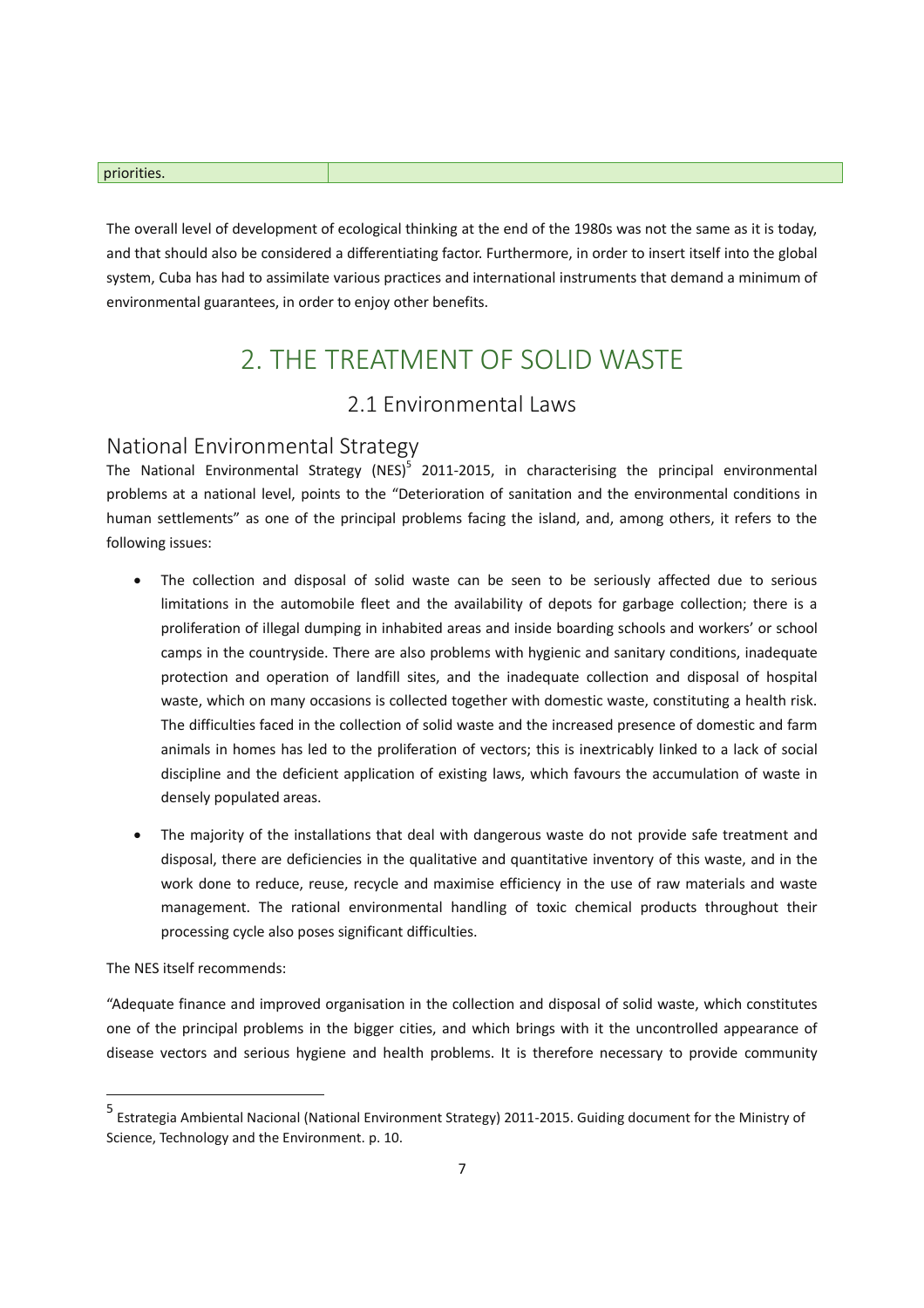service resources in the territories in order to achieve a substantial improvement to services; and energetic efforts to tackle the lack of social discipline and insufficiencies in the effective application of existing laws; whilst at the same time implementing systematic efforts to create environmental awareness among the population".

### The Environment Law

Another extremely important piece of legislation is the Cuban Environment Law: Law 33 from 10 January 1981 "On the Protection of the Environment and the Rational Use of Natural Resources". In a number of articles of this law, it is possible to identify the Cuban system's commitment, at least formally, to dealing with environmental rights. See the summary of the Environment Law in Annex 6.4.

### Law 1288/1975

Furthermore, the Law 1288/1975 is a specific body of laws designed to guarantee waste collection in the State sector. However, to date, the lack of compliance with this law has prevented opportune and effective recycling.

This law establishes the obligation of State companies to classify recyclable waste at the source, safeguard its protection and ensure that it is delivered to the companies responsible for recovering raw materials. Each year more than 400 inspections take place to ensure that the State bodies subordinate to the different bodies of the Central State Administration and the Provincial Administrative Councils are complying with the legal regulations. Most of these companies obtain deficient results. See the summary of the articles of this Law in Annex 6.5.

As you can see, this law is completely out of date, as it dates back to 1975 and makes reference to bodies and organisations that no longer exist, and therefore cannot carry out the tasks attributed to them under this law. Furthermore, the way in which the Cuban economy is currently organised bears no relation to how it was organised in the era to which the law refers.

### 2.2 Cuban institutions responsible for waste collection

The Ministry of Industry, the Ministry of Public Health, the Ministry of Science, Technology and the Environment, the Institute for Physical Planning, and the Ministry of Construction, among other bodies, share responsibility for the treatment of waste. Nevertheless, it is the Union of Enterprises for the Recovery of Raw Materials, the State body responsible for the recovery, processing and commercialisation of recyclable waste produced in both the residential and State sectors (in the spheres of production, commerce and service provision). These materials include: scrap steel, cast iron, aluminium, copper, zinc, lead, nickel, waste and scraps of precious metals, paper, and cardboard, glass and plastic containers, textiles, and plastic waste.

Companies that make up the group:

- DESEQUIP. Company for the Dismantling of Equipment
- CUREF S.A. Recycling
- FUSA. Metal and Wood Production
- Company for Repairs and Dismantling
- Transport Company
- Service and Insurance Company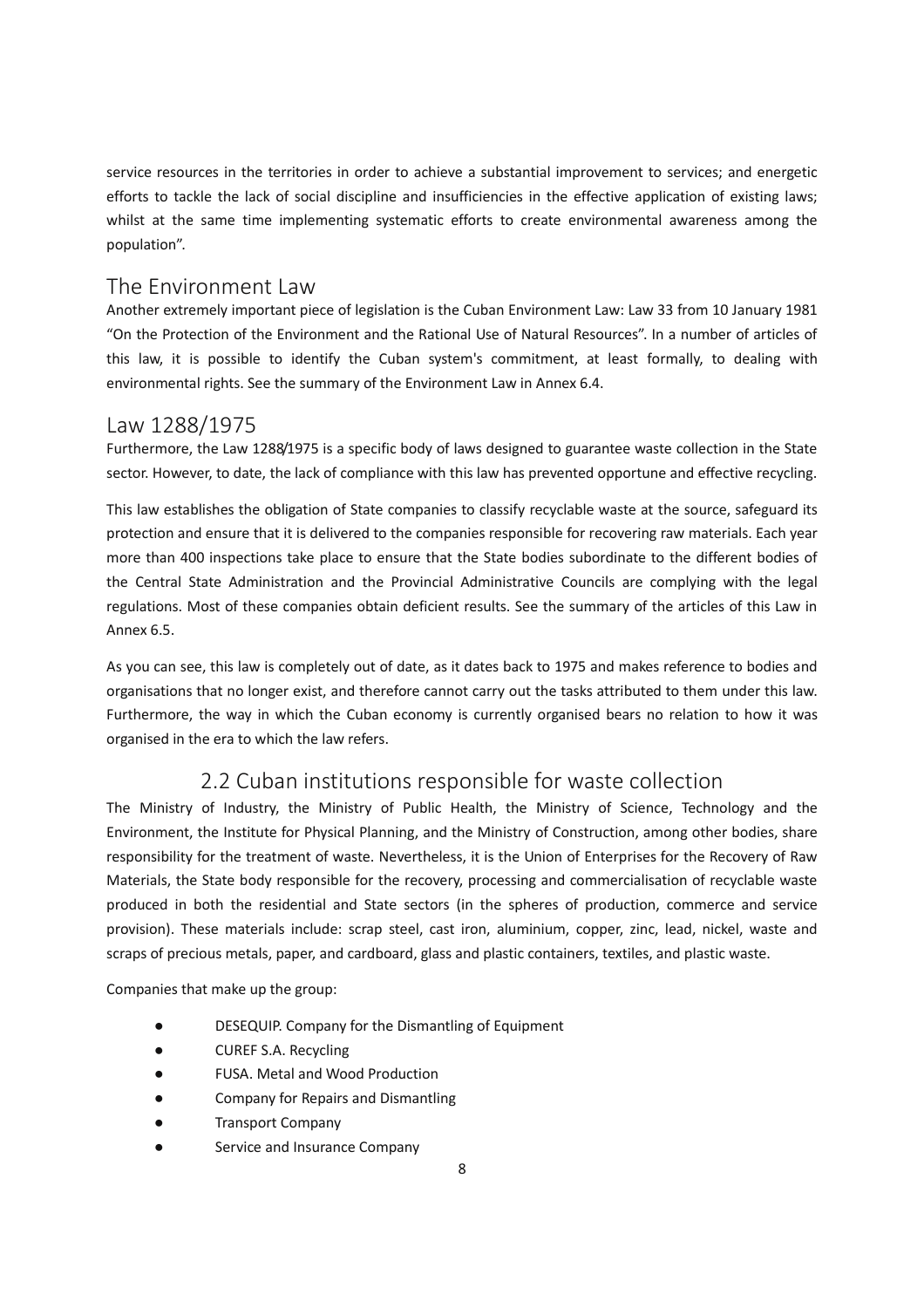● The Explosives Enterprise

 $\overline{\phantom{a}}$ 

FUNALCO. Smelting Company "Hermanos Ruiz Aboy"

Furthermore, in each province there is a local company undertaking these activities in the territory, that is responsible for the recovery, processing and commercialisation of recyclable waste generated in the residential and State sectors.

The organisation currently employs more than 7 000 workers in 25 companies throughout the country, but these tasks are also carried out by 5 800 self-employed workers, and that figure is increasing as part of a process of reorganizing labour that seeks to reduce the number of state workers and create private and cooperative forms of management.

The legal routes used for the recovery of recyclable waste in the country are:

A) Through purchase contracts between provincial recovery companies and the State companies obliged by law to deliver waste that they are not going to reuse themselves for recycling. By this route, companies deliver the already classified materials to the Provincial Raw Materials Enterprise for recycling.

B) Through raw material shops that purchase direct from the population. These make up a network of 312 establishments that annually receive more than a million sellers. These shops currently collect the waste controlled by the community, in the hands of the self-employed waste pickers and the recently created recycling cooperatives. The waste pickers themselves carry the waste they collect directly from the landfill sites, illegal dumps, private and public garbage containers, and from the companies that don't recycle their waste. This waste is weighed and paid according to a price list based on supply and demand.

C) The so-called Pioneer Movement Recyclers of the Future, tries to educate children in the economic and environmental importance of this activity. The teachers take the children out into the community to collect materials (basically glass bottles and cardboard). These are occasional, one-off activities.

D) The small scale Raw Material Collection Festivals organised by the Committees for the Defence of the Revolution (a semi-state community institution), which take place only on dates selected and previously organised together with this organisation. As with point C, these are very occasional activities, and the people who participate receive no remuneration.

Routes A and B make the most significant contribution to the total volume of waste recovered (35 and 64 percent respectively<sup>6</sup>), while routes C and D contribute less than 1% of what is received annually. They are failed mechanisms, that belong to a dysfunctional and institutional logic, and are essentially propaganda exercises by the system in order to create an international image of popular participation.

 $^6$  Speech by the top management of the Union of Companies for the Recovery of Raw Materials on national TV on 26th June 2013.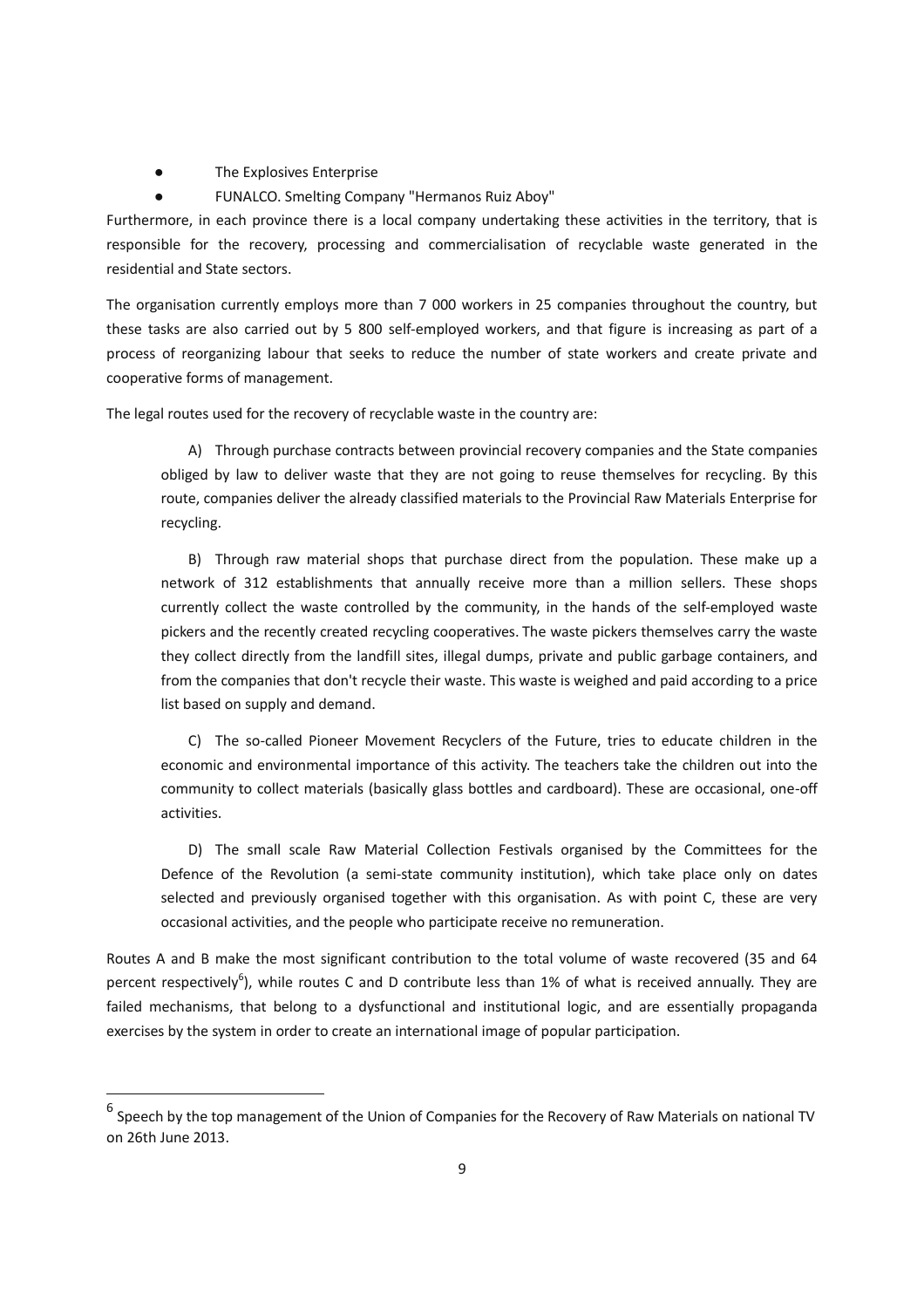See Annex 6.6 for a list of items the receipt of which is prohibited in this system "With the aim of avoiding vandalism against products that serve an economic or social function"

The upshot of this system is that ordinary people in Cuba do not undertake the separation of paper, plastic, glass, or organic waste. Garbage collection is a function of the State Waste Management Enterprise, Comunales, and it does so by mixing all kinds of waste together. The mechanism used is different in different areas, but this waste is not destined for recycling. It goes to landfills, where it is deposited, buried and the other part is probably incinerated, although we don't have proof that this is happening.

In 2008 a biogas plant was set up (creating a mix of methane and carbon dioxide) at the 100<sup>th</sup> Street Landfill Site, the largest in the country, in order to produce electricity from the processing of organic waste. The plant will allow the processing of between 15 and 20 tonnes of solid organic waste per day; and each tonne will produce between 30 and 40 cubic metres of gas. The plant uses German technology, and is the product of a United Nations Industrial Development Organisation cooperation, and received financial support from the Swiss government.

The 100<sup>th</sup> Street open-cast landfill site is 104 hectares and receives 80% of the garbage produced by the two million inhabitants of the capital. It has been operating for decades using out of date technology and creating a huge amount of contamination to the surrounding area (even polluting the city's main river, the Almendares). Sixty per cent of the waste is organic, but it must be separated on site and then passed through a shredder, from there to a hydrolysis tank and then on to be fermented.

According to our own research, in the beginning it used waste collected by the State Forestry Service, following the pruning and felling of trees in the city, never domestic organic waste. In personal interviews with illegal waste pickers on the 100<sup>th</sup> Street Landfill site, they say they have not seen activity at the biogas plant for a long time.

In fact, of the six bulldozers that the installation has, only one is working, neither of the two garbage compactors is working. Garbage accumulates and cannot be completely covered, while the spread of fires can barely be contained<sup>7</sup>.

This year work began on the Eastern landfill (at the entrance to the municipality of Cotorro), while the Western landfill site is still only a project. It is not clear whether it will include the installation of incinerators.

It is not a priority task, and Comunales lacks important resources to be able to properly carry out its functions, for example, they do not have the number of trucks they need. This is why they receive support from other organisations, which provide trucks every night, and at weekends they add loaders, which enables the largest amount of waste to be taken away from the cities, particularly rubble. Comunales hires workers from the prisons for sanitation jobs.

In a number of places, particularly outside Havana, local solutions are sought for garbage collection which may be associated with self-employed workers using animal drawn vehicles, or other forms of waste management,

 $\overline{\phantom{a}}$ 

<sup>7</sup> https://www.cubanet.org/noticias/el-basurero-de-la-habana-vertedero-de-las-miserias/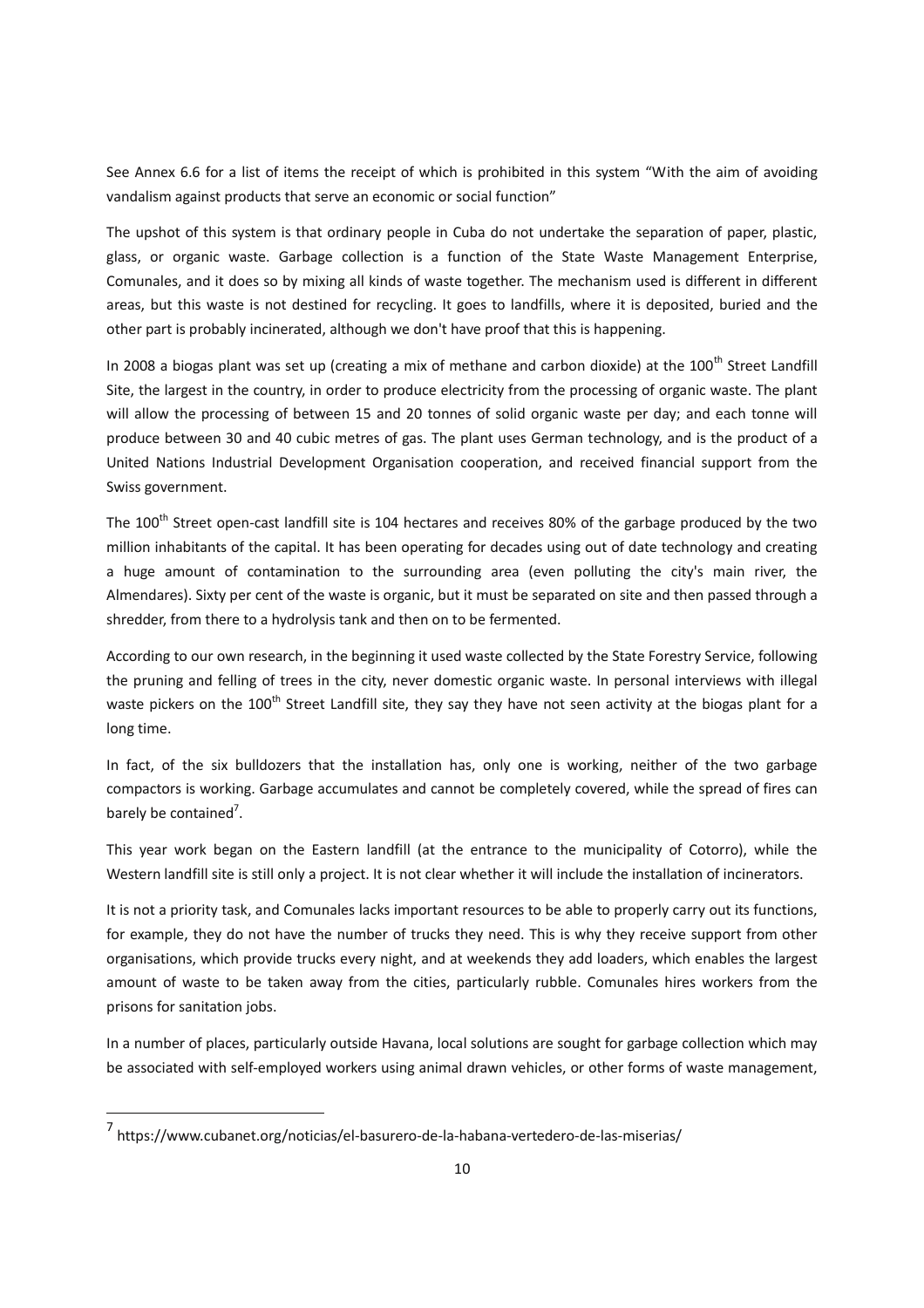as the local governments outside Havana have even less financial and technical resources at their disposal for these tasks.

In some places outside the capital there is talk of the existence of bio-digesters, within small communities, farms or cooperatives. During 2014 the figure for these reached 1052.<sup>8</sup>

In summary, solid waste is collected using three fundamental techniques: "specialised" collection, using trucks with mechanisms that tip the garbage containers in order to empty their content into the hopper; "conventional" collection, using tipper trucks and tractors with front loaders, that collect the waste thrown outside the garbage container and operate in urban areas that don't have assigned containers; and "animal drawn vehicles", used in rural areas.

The country suffers from a lack of garbage containers, meaning that in many areas the neighbours just leave their waste on any corner. In the capital, for example, they aspire to reach the figure of 9380 garbage containers before the end of 2015.<sup>9</sup> Havana, with its more than two million inhabitants, generates on average around 20 thousand cubic meters of solid waste $^{10}$ .

### Principal obstacles to recycling

 $\overline{\phantom{a}}$ 

- There is no appropriate infrastructure for classification at the point of origin.
- Low or zero technical capabilities of the equipment necessary for recycling (garbage containers, etc.…).
- Insufficient logistics to deal with widely dispersed sources generating waste.
- The lack of a specific law on recycling and an overall legal framework that is out of date.
- Failure of State organisations to comply with the Law 1288.
- Organizations do not keep delivery records for the recyclable waste that they generate.

The contracts between the parties are not updated, there is a lack of monitoring of

compliance with the agreed clauses and of legal claims made for failure to comply.

- The majority of organisations do not have specific staff trained to carry out the work of garbage collection.
	- There is no reliable statistical information on the generation of recyclable waste.
	- Processes for the approval of retiring unused technical equipment are slow.
- There are not enough shops for direct purchase from the population and the services they offer can be sporadic.
	- The existing financial scheme does not provide sufficient guarantees.

<sup>&</sup>lt;sup>8</sup> "Dispositivos generadores de energía renovable y biomasa empleada como combustible". Statistical Annual of Cuba 2014. 2015 Edition. National Office of Statistics and Information (Oficina Nacional de Estadística e Información).

<sup>9</sup> http://www.granma.cu/cartas/2015-07-24/sobre-vertederos-municipales-informa-comunales-de-la-habana

 $10<sup>10</sup>$ Average calculated based on the table "Volume of solid waste collected by province". Statistical Annual of Cuba 2014. 2015 Edition. National Office of Statistics and Information (Oficina Nacional de Estadística e Información).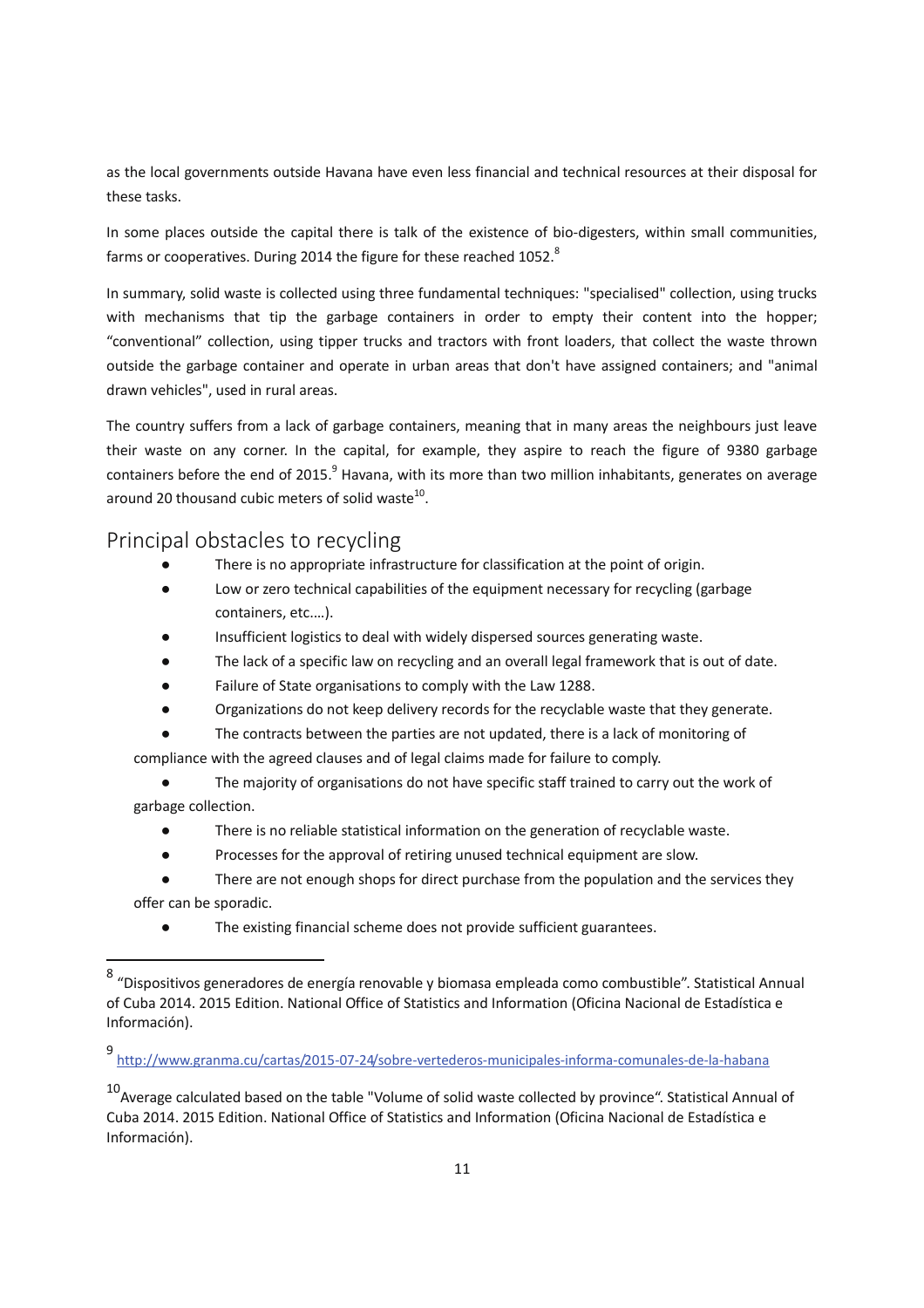There is no pricing policy to ensure parity with international markets, and the legal regulations for fixing and applying prices does not stimulate activity. There is no uniformity of prices and purchase prices for some recyclable material differ between the population and the state sector.

Lack of compliance with technical regulations for the conservation and reconditioning of recyclable waste.

### 2.3 Recycling in Cuba

In Cube we don't recycle waste as this is understood in other parts of the world. Nevertheless, there is a culture of saving and re-use which could be understood as exercises linked to recycling. It is common for houses to repeatedly reuse plastic bags, and they are only finally used as garbage containers when they are already broken. The same is the case for many other objects, usually plastics, which are globally considered to be "disposable", for Cubans they are reusable. Glass jars remain in houses for years, being put to multiple uses.

Of course, this is a result of precarious nature of the economy, and not environmental awareness. Just as the government's recycling policy is based on a productivist and mercantile logic, even though some documents talk about the environmental scope of recycling.

### Recycling and the new economic policy in Cuba

The Guidelines of the Economic and Social Policy of the Party and the Revolution, approved in April 2011 during the sixth congress of the PCC, in its seventh chapter, which refers to industrial and energy policy, includes the following proposals:

- · Guideline 232: Develop industries for the production of packaging materials and containers on the basis of a comprehensive approach for this activity. Priority shall be given to the production of the containers required for Cuban exports and agricultural development.
- · Guideline 235: Promote recycling operations and increase the added value of recycled products. Prioritize the activities that generate the strongest economic impact with the least use of resources, as well as recapitalization, subject to economic possibilities.

This is why, in 2012, a new policy was designed in this area of waste management and recycling. This policy is already running, and will be reviewed in 2016, and it is supposedly going to be reinforced with the coming into force of a new Recycling Law. The draft of which is still in the research phase and has not yet been presented.

### The process of implementing the new policy

The policy approved in 2012 aims to maximise the use of recyclable materials in national industry, exporting those materials where in-country use is technologically impossible. It is based on 6 fundamental elements:

1. Concentrate State Recycling activities on the major sources that generate raw materials and industrial processing. Implement new management models for recovery from small and medium-sized sources (Renting premises for purchase shops and three-wheeled motor vehicles to self-employed waste pickers collecting raw materials, and the creation of new recycling cooperatives).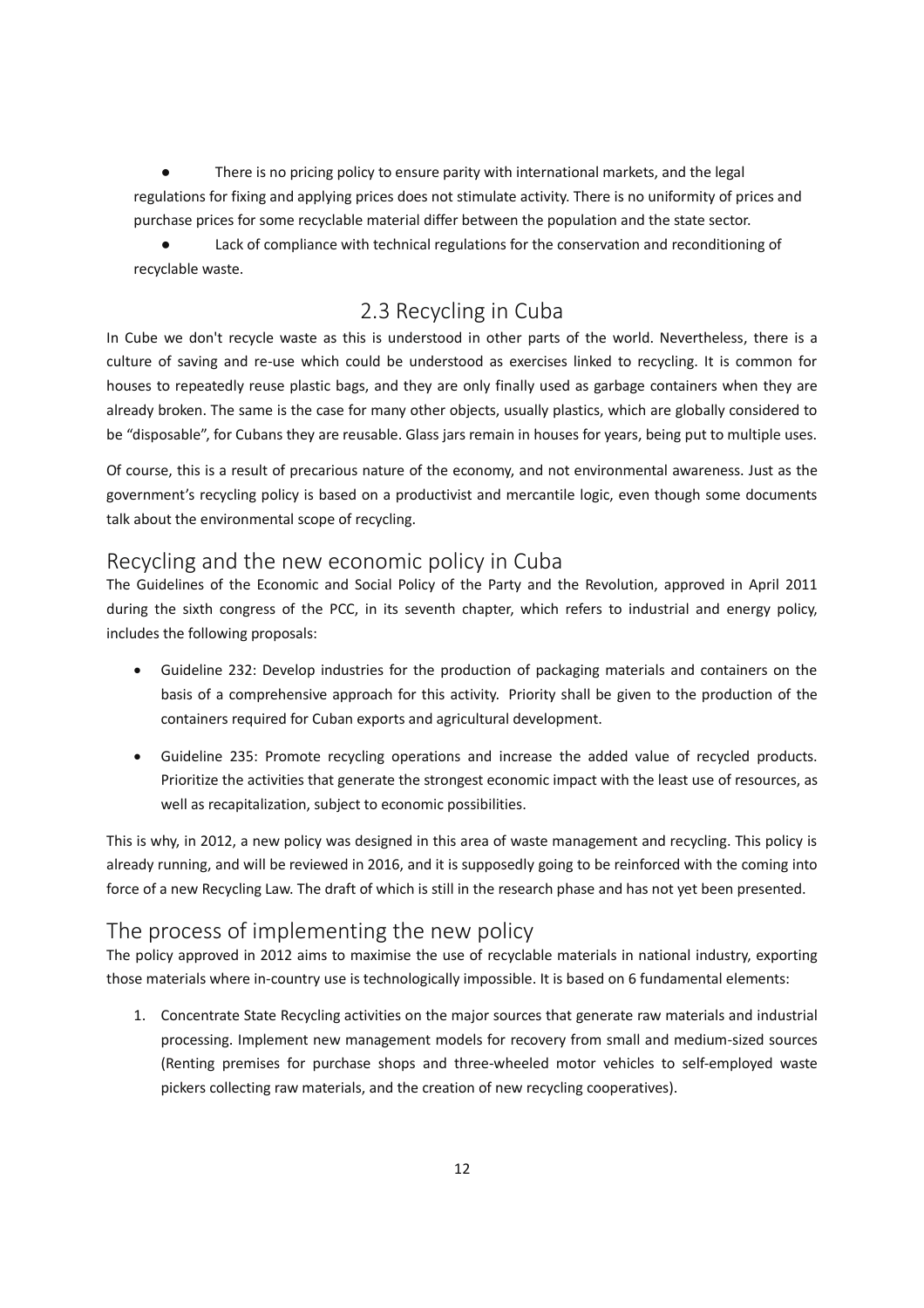- 2. Application of a closed finance scheme for recycling activities that will allow the use of 0.32 cents per  $CUC^{11}$  coming in under the concept of exports. This offers the opportunity of financial resources for the purchase of the goods necessary for developing this industry.
- 3. Establishing a pricing policy that enables the application of stimulating prices for the purchase of recyclable waste both in the state sector and from the population at large and that adjusts prices for the sale of these raw materials to those of the international market.
- 4. The implementation of a new Recycling Law that, among other things, will establish the responsibilities of both natural persons and legal entities for recycling and define penalties for failure to comply with these.
- 5. Introduce the importance of recycling to teaching programmes at all levels of education as a way of increasing the culture of recycling among new generations, and the use of the mass media to generally inform the population on this issue.
- 6. Define a development strategy and an investment programme in the short, medium and long term that strengthens the recycling industry.

The principles of this new state concept of development in the Recycling sector can be summarised by the following processes:

- · Selective classification at the point of origin.
- · Compacting at the point of origin, depending on the product, reducing the transported volume.
- · Large, and strong, medium-sized projects to organise collection cycles.
- · Transportation in specialised tipping equipment, compactors with greater load capacity and a sustained increase in the role of rail transportation.
- · Increase the processing of urban solid waste.

 $\overline{\phantom{a}}$ 

- Permanent ongoing territorial studies of the circulation and generating potential of the country's recyclable products, that enable the appropriate use of technologies and their organization according to the tendencies shown by these analyses.
- The application of new technologies that enable a sustainable industrialisation of processing.

In summary, the programme seeks to concentrate the activities of the State companies on major sources of waste for industrial processing, working to attract the participation of foreign capital with the aim of creating new recycling capabilities. This leaves a broad field of potential sources of recycling, from medium-sized and small generators of recyclable materials, free for exploitation.

What is interesting is that this is due, above all to the fact they are widely dispersed, leading to an inability of the State to provide an efficient system for collection. This is where a space opens up for the involvement of new economic actors, and possible tasks are created for a responsible citizenry that is sensitive to the importance of recycling.

The new pricing policy has been approved and has begun to stimulate activity on the part of both those who generate the waste and the waste pickers. The aim of the State is to get these prices closer to the prices that

 $11$  A double currency system functions in Cuba. The CUP or Cuban peso is equivalent to a Czech crown, whereas the CUC is the strong currency and is equivalent to the US Dollar. Exchange rate: 1 CUC= 24 CUP.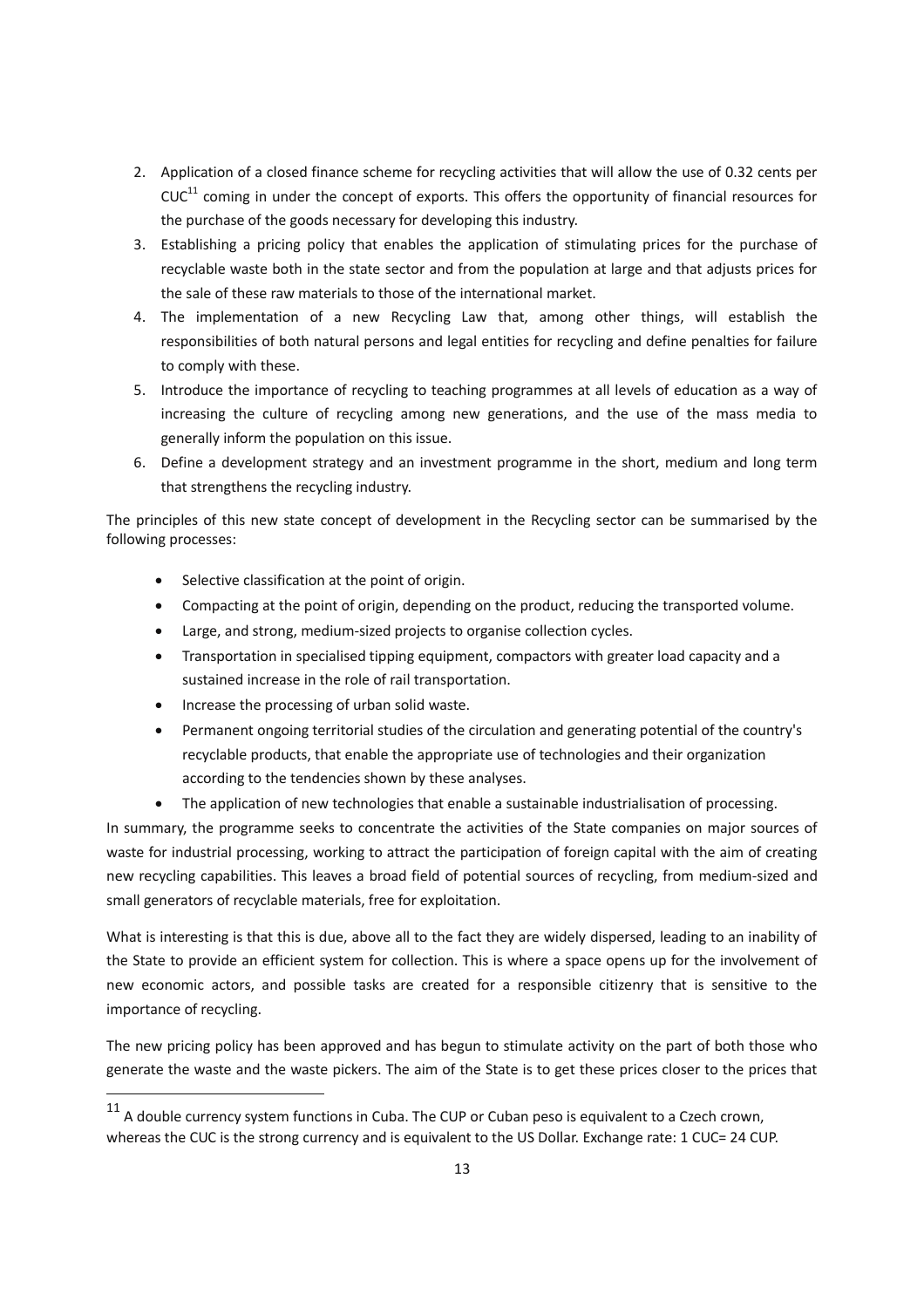operate at an international level, however, for the moment, there are still vast differences. The Cuban State pays individual waste pickers \$8 pesos (the Cuban peso, or CUP, is equivalent to the Czech crown) per kilogram for aluminium cans, while, on average a kilo of scrap metal is paid at 2.24USD<sup>12</sup>. As you can see, the profit margin for the State is considerable, whilst the sector of the population that carries out these functions remains one of society's most marginalised groups, with the lowest incomes, and often living outside of the island's Social Security system.

Nevertheless, the precarious nature of life on the island is such that these low prices have been enough to create an increase in the number of waste pickers.

The handling by companies of the recovery of raw materials began to show mildly encouraging results from 2013 onwards, with sales of just over 160 million CUC in recyclable waste. Of these, 55 million correspond to exports. This year 439 500 tonnes of recyclable waste were sold, representing 4 500 tonnes more than those commercialised in 2012, and the highest figure in the past 10 years.<sup>13</sup>

It is also useful to know that some materials are prioritised in the work of recycling on the island. In Cuba, nonmetallic waste such as paper and cardboard are supplied to the paper companies for the production of school books, toilet paper, egg boxes, and tiles for homes, among other uses. Textile packaging, as well as glass jars and bottles, are also prioritised and grown to include more than 75 million units of different sorts annually.

In 2013 Cuba acquired a new plastics plant, located in the province of Cienfuegos which enables the recovery of some types of plastic which were previously impossible to recycle to a high enough quality to meet the requirements for export.

Plastic waste has also begun to be processed by a Non-Farming Cooperative in the Municipality of Fomento, Sancti Spíritus Province, which is dedicated to the production and commercialisation of plastic elements for national consumption. This small scale industry employs 10 workers and produces hoses, electric tubing, pipes, and attachments for agricultural irrigation systems among other products. This small company realizes annual profits of 2 million pesos (CUP) and contributes half a million pesos to the State budget, as well as recycling more than 20 tonnes of plastic per month.<sup>14</sup>

Unlike the two other Cooperatives for the Recovery of Raw Materials, set up by the State in Artemisa and San José de Las Lajas, which buy waste both from the state sector and from the population at prices driven by supply and demand; the plastics Cooperative in Fomento cannot buy directly from the population.

Among the products recycled we find more than 300 thousand tonnes of scrap iron, destined for the metal works, for the production of rebar and epoxy steel and its derivatives. Non-ferrous waste metals such as

 $\overline{\phantom{a}}$ 

<sup>12&</sup>lt;br>According to data on International Scrap Metal Prices: http://www.recycleinme.com/scrapresources/pricehome.aspx 26/11/2015

<sup>&</sup>lt;sup>13</sup> José E Sánchez Abreu (2015): "El reciclaje de los residuos plásticos y sus oportunidades para Cuba", Revista Caribeña de Ciencias Sociales (April 2015).En línea: http://xn--caribea-9za.eumed.net/2015/04/reciclaje.html

<sup>&</sup>lt;sup>14</sup> Communique by Pavel Sanchez Zerquera, member of the "La Esperanza" ("Hope") non-Farming Cooperative in the municipality of Fomento, Sancti Spíritus; in: http://xn--caribea-9za.eumed.net/2015/04/reciclaje.html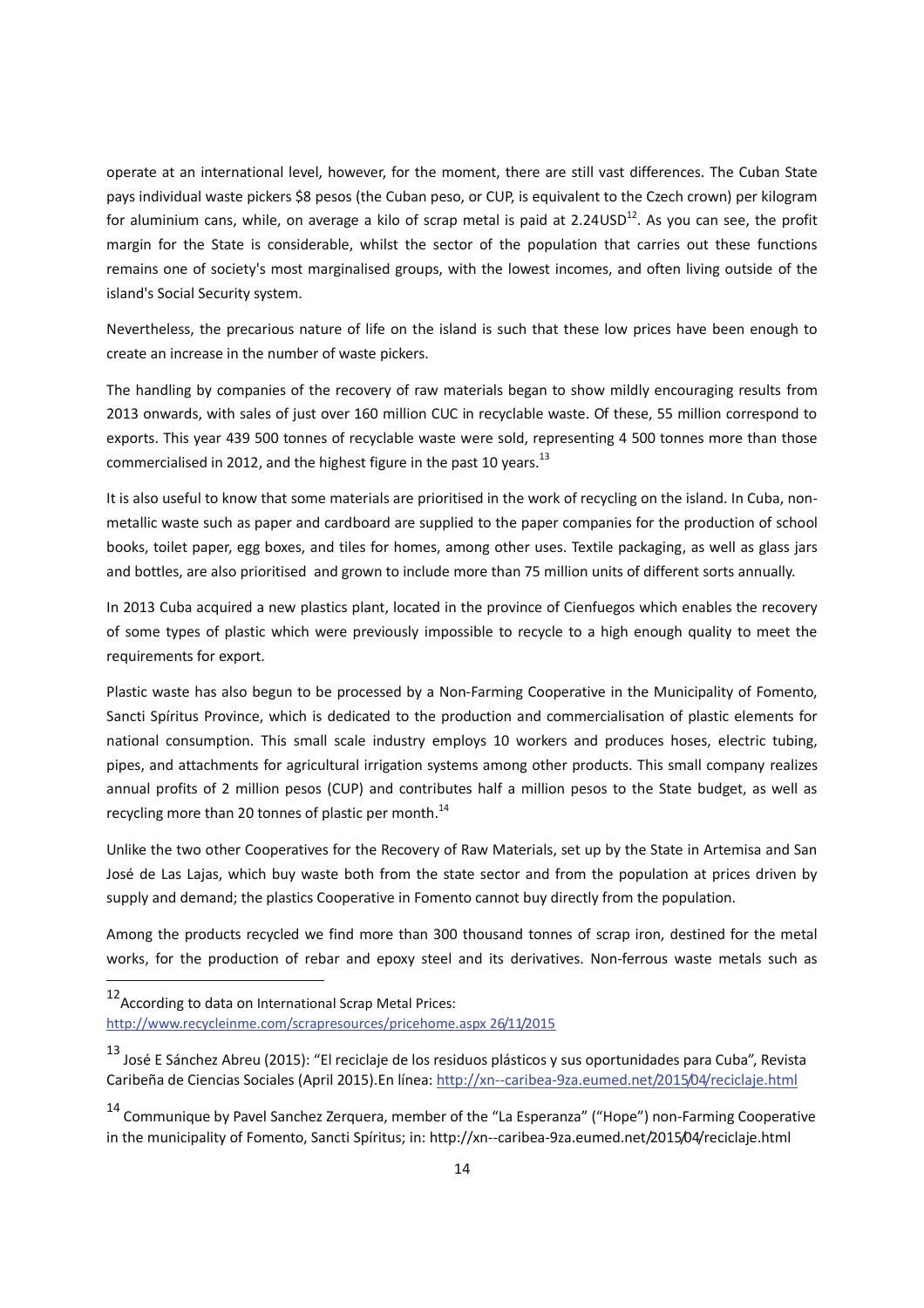copper, bronze, stainless steel, lead and aluminium are also commercially available to both national industry and for export, providing an annual income of more than 50 million dollars. However, without a doubt, the principal destination of Cuban scrap metal is export, with Spain being the main buyer, paying 12 million dollars per year in 2013 and 2014<sup>15</sup>. In 2014 this country also received from Cuba:

- Scrap aluminium: \$5.15 million
- **e** Scrap copper: \$9.39 million
- Scrap lead: \$459 thousand
- l Waste: \$236 thousand
- Raw aluminium: \$114 thousand
- l Ingots of stainless steel: \$1.38 thousand
- **e** Bells and other metal decorations: \$5.82 thousand

Other countries buying Cuban scrap metal were:

In 2013: Italy (\$1.23 million), Holland (\$375 thousand), South Korea (\$35 thousand), Canada (\$3.87 thousand).

● In 2012: Spain (\$2.38 million), Italy (\$1.46 million), Holland (\$395 thousand), Indonesia (\$112 thousand), Thailand (\$30.6 thousand), South Korea (\$6.7 thousand), Panama (\$80.4 thousand), Canada (\$13.6 thousand).

● In 2011: Spain (\$3.14 million), Italy (\$1.97 million), Holland (\$177 thousand), Indonesia (\$155 thousand), Hong Kong (\$39 thousand), Pakistan (\$5.34 thousand), Panama (\$8.91 thousand).

The system has begun renting 25 three-wheeled motor vehicles to self-employed workers in Havana, who work collecting recyclable waste from small and medium-sized state generators of waste and from the population (door-to-door service), using prices based on supply and demand.

Also, 25 premises were rented in different provinces to function as shops for the purchase of raw materials from these workers with the aim of improving the service to the population and increasing recycling.

The difficulties outlined in the previous section have lead the State to propose specific "development lines", in order to encourage the recovery of recyclable materials. One such line is the introduction of technologies that permit the classification of materials at the source, where the waste is generated. Neither ordinary people nor companies currently generating waste in Cuba separate it. There are no separate containers for metals, plastics, paper, glass, organic waste, etc.… Nor would it make sense to create them, if there is no guarantee that these products will then enter into some sort of recycling process.

Another line of development is the modernisation of technologies for products that are already recycled today. In the case of metallic products, this technological modernisation is geared towards:

 $\overline{a}$ 

 $^{15}$ http://atlas.media.mit.edu/es/visualize/tree\_map/hs92/export/cub/show/7602/2011/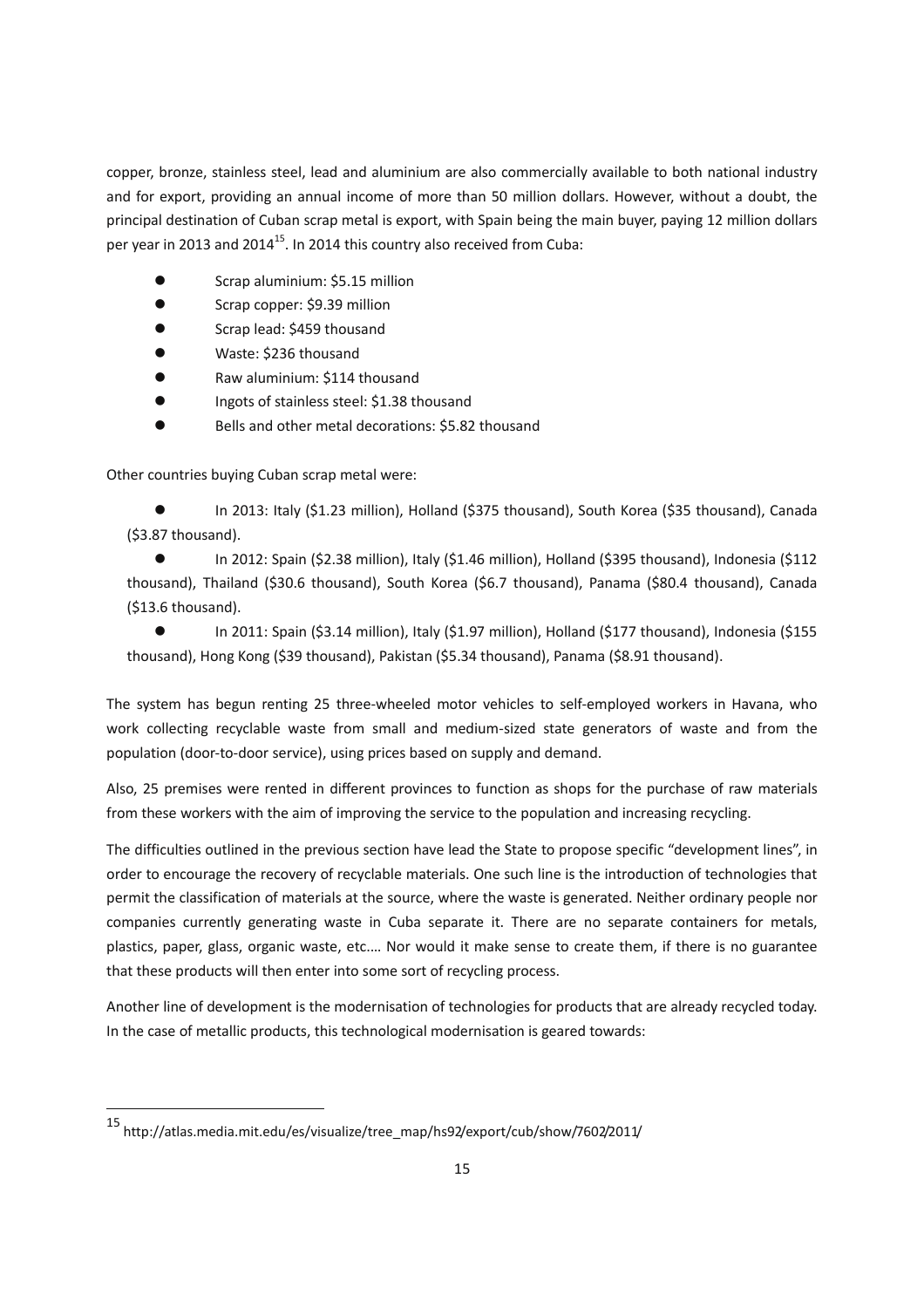1. The scrapping and dismantling of industrial installations and shipping. This investment has already partly been made, as Cuba has a boat scrapping company, located in Bahía Honda, capable of producing large quantities of scrap metal. Its principal problem is the scarcity of ships. Technologies for the dismantling of industrial installations on the island are yet to be developed.

2. The modernisation, relocation and maintenance of specialised transport, and equipment for the lifting and manipulation of waste, which is currently in a critical condition.

3. As a lesser priority for the state, and still in the research phase, the modernisation, relocation and overhaul of compacting equipment, and the introduction of new technologies for cutting, fragmenting and magnetic separation.

For non-metallic products, there are other requirements:

1. Modernising and creating new processing plants for plastics that can handle all types of plastic in circulation, even pellets. In this section some investments have already been made and there are other proposals being studied.

2. Investments have been proposed to increase capacities for the recovery and processing of paper and cardboard.

3. Increasing capacities for the recovery and processing of glass and the reuse and recycling of glass containers is still being studied, along with the modernisation of technologies for cleaning the containers. The Cuban system for the recovery of raw materials only accepts a limited group of glass bottles. None of the beer bottles imported into Cuba are apt for recycling using the technology currently installed. The same is the case for the bottles of Havana Club rum. These create a significant volume of materials that cannot be used. It is therefore necessary to encourage and increase the reuse of bottles and their technological compatibility for recycling.

4. Strengthening and completing the specialised recycling equipment in the country's focal points for tourism and development. Investments have already been made in this area, however it is necessary to carry out new studies following changes and growth in the country's tourist industry.

This is the situation regarding the products that are already being recycled on the island; however, it is also necessary to study the incorporation of new technologies for the products that are not yet recycled, prioritising those that have the highest economic and environmental impact. We are referring, for example, to the recovery and processing of used tyres or electrical goods.

The waste pickers, those people who rummage in the garbage cans, landfill sites and illegal dumps, focus their efforts on a few recyclable products. In order of priority:

- 1. Metallic cans used for beer, juice and other drinks.
- 2. Glass bottles (excluding those indicated above)
- 3. Cardboard
- 4. Plastic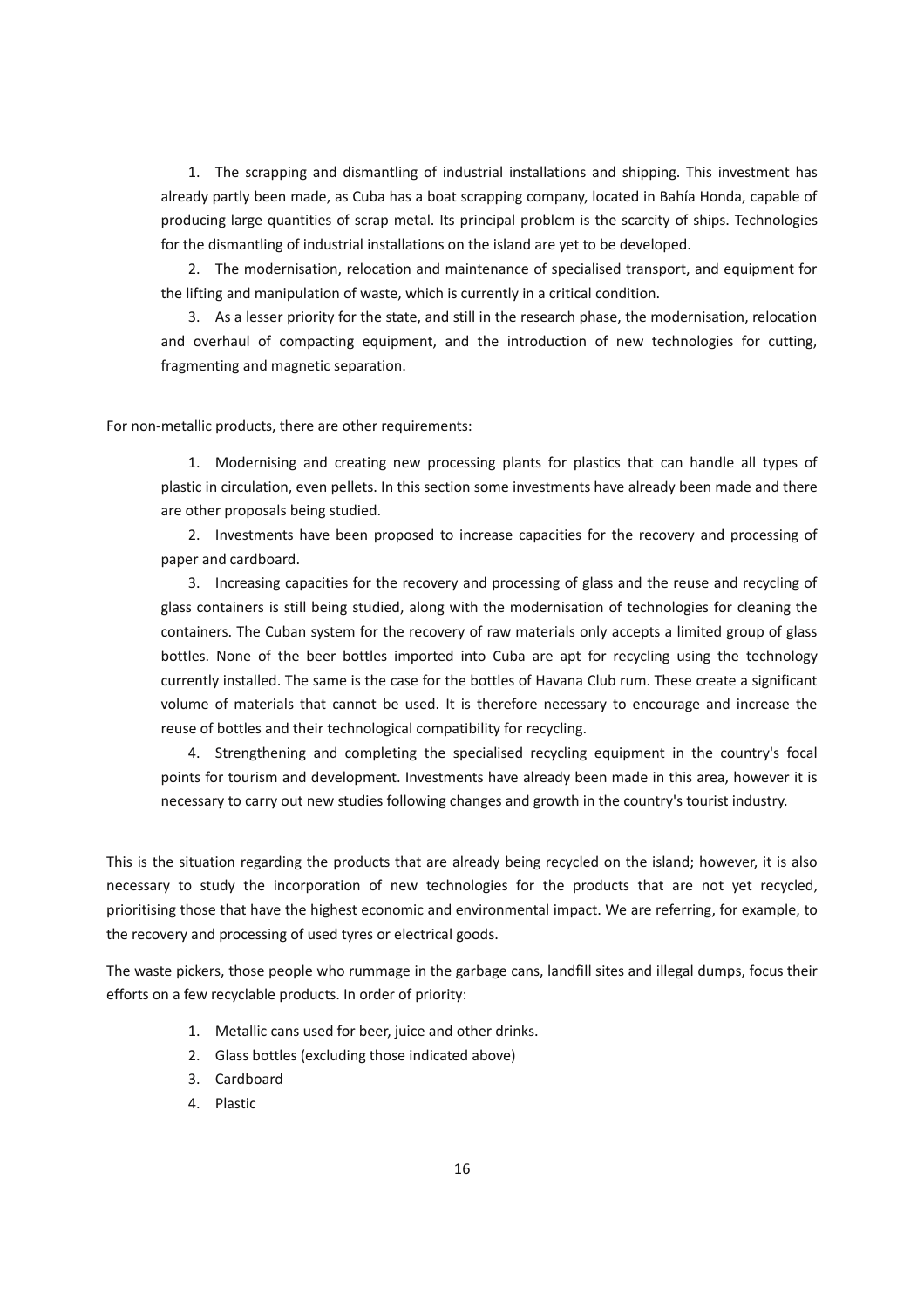In reality, this activity remains extremely irregular. The buyers often alter prices when buying from the most vulnerable sector, which is the non-self-employed waste pickers. On occasion, instead of paying in cash, the raw materials are directly exchanged for certain loss-making products that the Company can obtain at low prices.

According to the official discourse, approximately 35% of all potentially reusable waste generated in the country is recycled. However, that calculation is impossible to make without real statistics about the quantity of waste produced; and far less so in conditions where there is a growing commodification and an increasing quantity of consumer goods in the country.

In accordance with current economic designs, the potential production of solid waste on the island is set to increase in the short term. For example, the packaging and containers industry produced 1387 million plastic bags in 2013; and one plant located in Santa Clara produced 219 million PET forms for plastic bottles<sup>16</sup>. Although per capita figures for consumption of packaging are unlikely to reach the ostentatious figures of other countries in Europe and North America (between \$300.00 and \$500.00). It currently stands at \$33.00 per capita, and is projected to rise to \$47.00.

Cuba has invested approximately 500 million dollars to remodel and modernise the container and packaging industry, with between 25 and 30% of this investment going to the plastics industry. In 2013, the country imported 1500 tonnes of polyethylene terephthalate costing 20 000 CUC, and by May of 2014 they had already imported 2 500 tonnes of this product valued at 28 000 CUC $^{17}$ . According to the Directors of the Union of Companies for the Recovery of Raw Materials speaking on National TV in June of 2013, Cuba currently recycles around 430 thousand tonnes of waste per year.

A review of the statistical annuals of the National Office of Statistics showed an average of around 366 thousand tonnes, if we look at the series from 1997-2013. It is possible that this difference is due to the exclusion of calculations for glass, as this is presented in non-equivalent units.

However, it is clear that the percentage of waste recycled is minimal, compared to how much is collected, and far more so compared to the waste actually produced, much of which never finds its way into the collection systems.

l

<sup>16</sup>José E Sánchez Abreu (2015): "El reciclaje de los residuos plásticos y sus oportunidades para Cuba", Revista Caribeña de Ciencias Sociales (April 2015). Online:

 $17$  Departament for the import of plastic products. MINCEX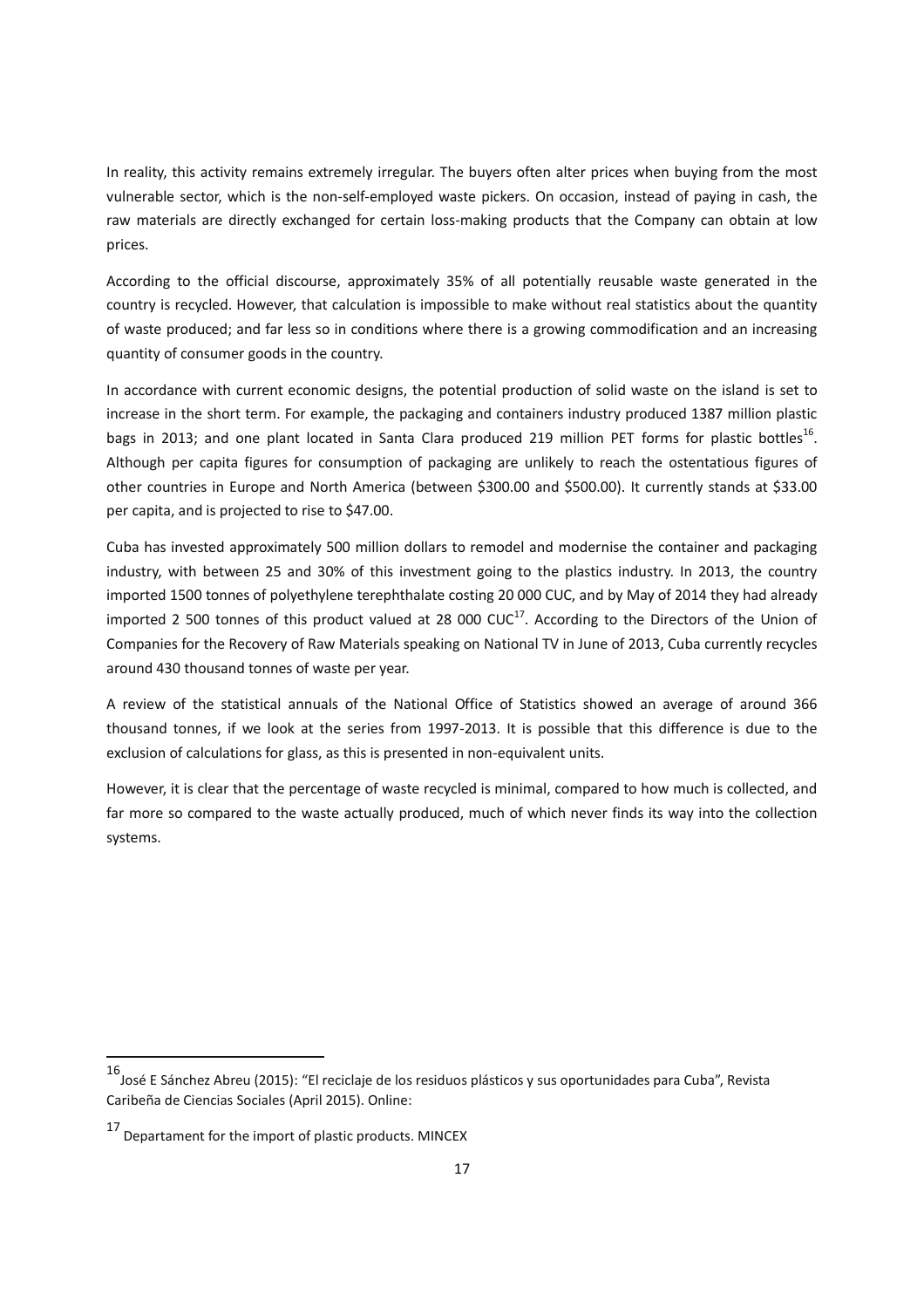

In order to understand how recycling activity has really developed over the past 15 years we have produced this graph, based on data from the National Office of Statistics and Information. As you can see the annual rate of recycling has decreased compared to that which took place in the country at the end of the 1990s.



#### **Annual Rates of Recycling**

To give an idea of how the management of recyclable waste is going at a local level, we know that in the Municipality of La Lisa, located in the Province of Havana, with around 133 350 inhabitants, around 1.5 tonnes of recyclable plastic waste is produced per month (Municipal Unit for the Recovery of Recyclable Materials). While studies carried out by the State-run Waste Management Company (Comunales), estimate that in the City of Havana, around 2300 tonnes of solid urban waste are collected per day.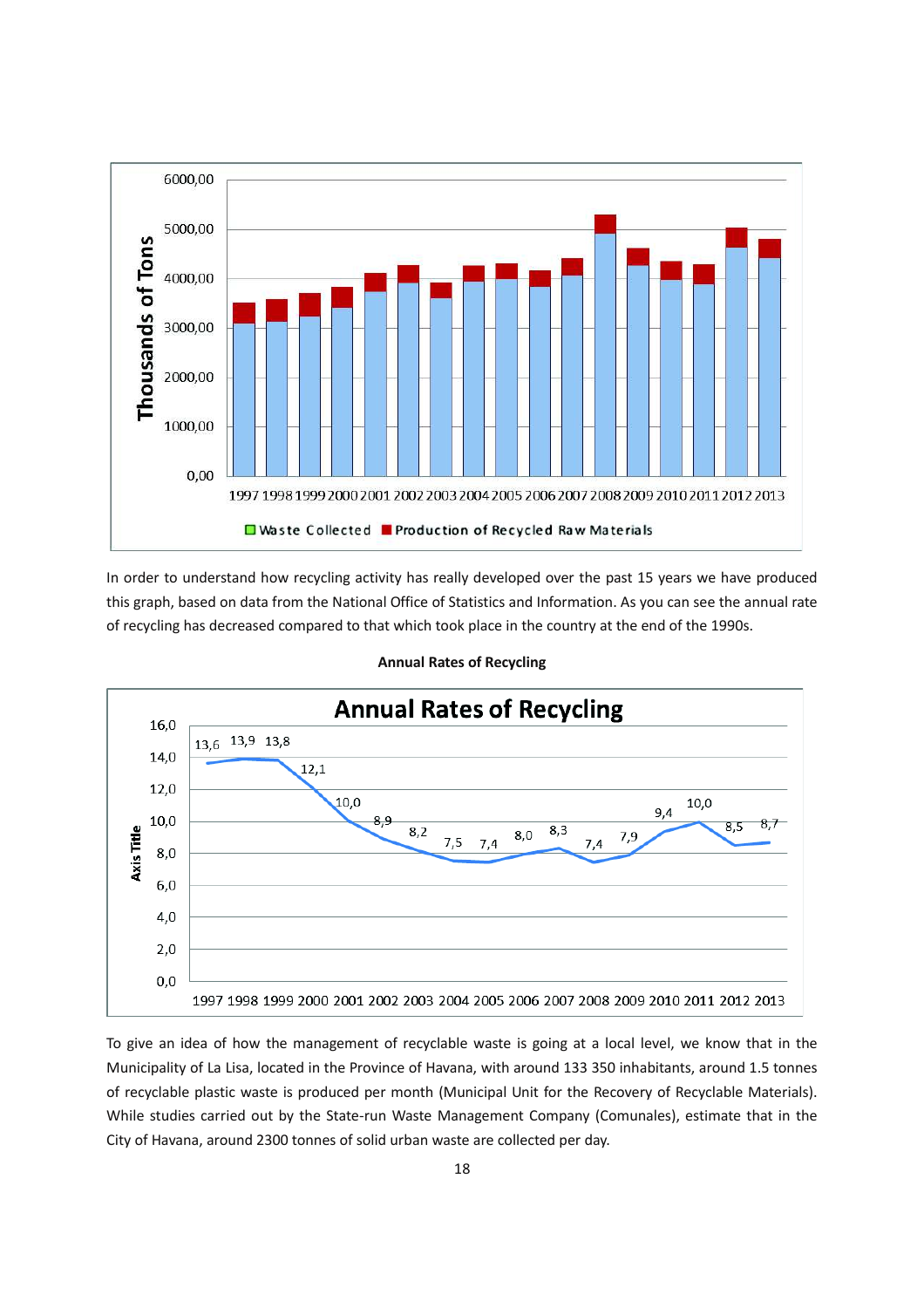On the generation of solid waste per inhabitant, there are no statistics available. Nevertheless, authors such as Juan Joa, consider that the per capita generation of solid waste for developing countries is between 0.4 and 1kg. Using this equivalent, Cuba, with an average population of 11 167 325 inhabitants, could be generating around 7817 tonnes of solid urban waste per day.

In its portfolio of businesses, the Ministry of Industries highlights an interest in creating an integrated waste management system for the country's solid urban waste. This is why, at the XXXII International Fair in Havana (FIHAV 2014) a foreign investment project was presented for the handling of solid waste, obtaining biogas and generating electricity in the province of Camagüey, by Suncurrent S.A., a company, based in Centro Mérida, Yucatán. The project contemplates all the stages of recovering raw materials from waste: correct separation at the point of origin, collection, treatment, recycling and waste-to-energy valuation.

# 3. OTHER RELEVANT ECOLOGICAL ISSUES

### 3.1 The Agro-ecological Crisis

The proliferation of agribusiness, and the promotion of intensive agricultural technologies is one of the principal results that the still timid liberalisation of the island's economy is having, with the lifting of obsolete restrictions, but without democratic institutions or citizen's control of any sort. The introduction of genetically modified crops for human consumption should be highlighted here as the most significant and dangerous example of this. The technology for the cultivation of genetically modified organisms (GMOs) is totally incompatible with the Cuban agro-ecological model, that has been theoretically and experimentally developed over the past 20 years, and which is still waiting to be fully tested in practice.

Cuba does not possess any legislation that prohibits or controls the production, use or consumption of genetically modified organisms. Nevertheless, the country signed the Cochabamba Declaration in 2010, which categorically rejects the cultivation of these kinds of crops.

Currently GMO crops, particularly maize and soya, which form part of the basic human diet of the island, are being introduced into Cuban agriculture in an entirely non-transparent fashion, by military enterprises such as CUBASOY. The process is taking place without informing the population of the characteristics and possible health and environmental implications of these crops.

As well as maize and soya, the Centre for Genetic Engineering and Biotechnology is working on the production of other genetically modified organisms, such as: sweet potatoes, tomatoes, potatoes, rice and a variety of transgenic fish like the cat fish.

A report presented in December 2014 to the National Assembly of the People's Power by the Agriculture and Livestock Enterprise Group (Grupo Empresarial Agropecuario) of the Cuban Ministry of the Interior (a military dependency), insists that the aim is to extend "the vital relationship of the Agriculture and Livestock Enterprise Groups with the research centres, in order to apply the newest innovations in agricultural technology", this is a euphemism behind which the term "genetically modified", which is rarely used in the national press, are hidden.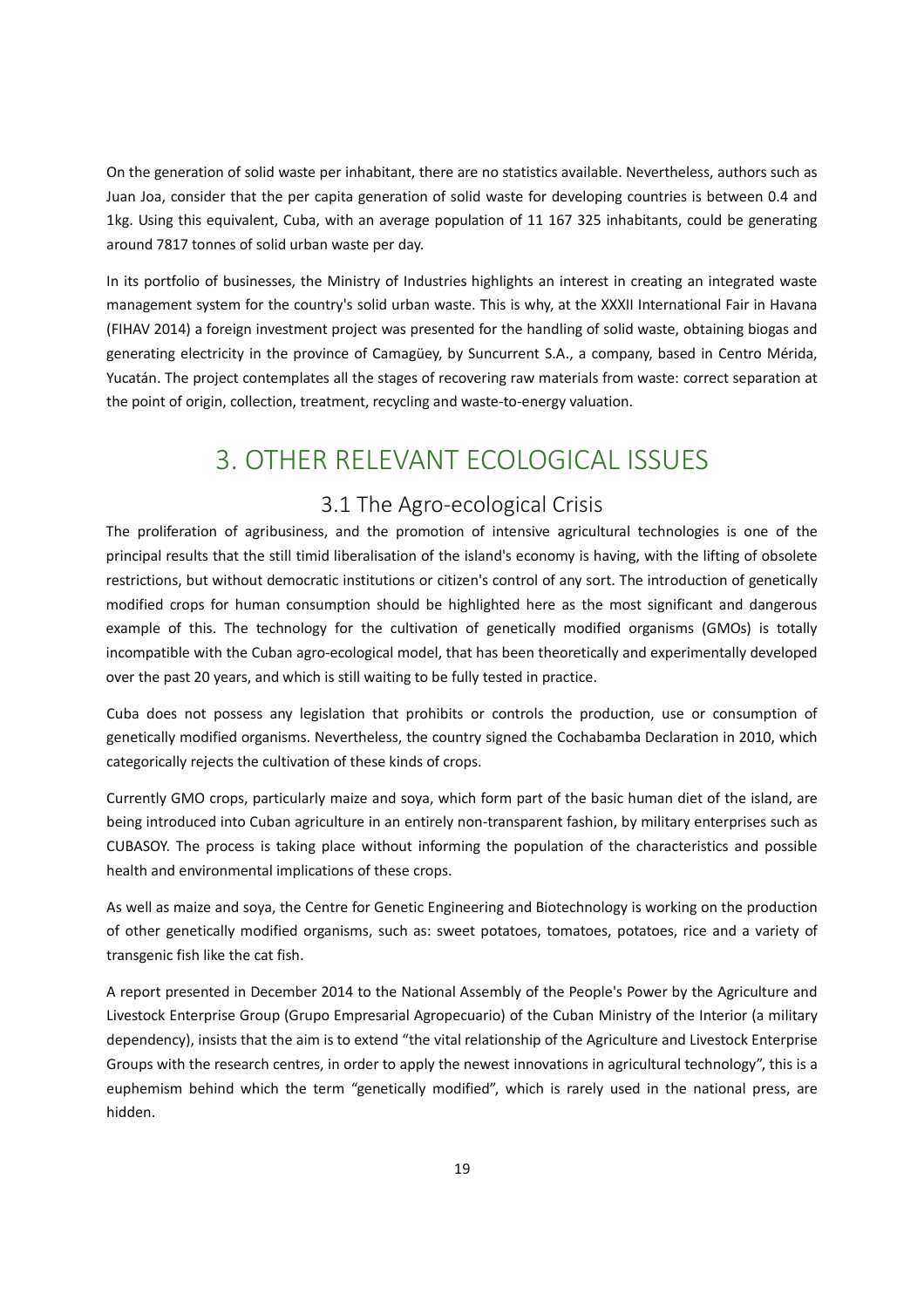The Cuban authorities have not been able to reliably demonstrate that GMOs are harmless to human health or the environment, in the specific conditions of each place. Such tests do not exist in Cuba, which approved the liberation of FR-Bt1 GM Maize into the environment in record time, ignoring the recommendations from experts and calls for a moratorium on the process. Recent exhibitions organized by the Union of Young Communists have been promoting GM maize.

These anti-ecological practices lead to a return to a conventional, resource intensive model of agriculture, extremely dependent on external decisions, that takes autonomy away from the farmers. Agriculture based on GMOs, as well as failing to guarantee genuinely improved yields, leads to the deterioration and loss of agricultural biodiversity, and favours the privatisation and control of seeds, a danger that is more imminent given the expected entry of North American agricultural products into the dynamics of production on the island.

It is known that approximately 70% of processed food in the United States contains GM products, principally maize, soya, cotton, sugar beet, rape seed, and growth hormones for cattle.

Due to the saturation of the market and the strong opposition these products meet in Europe, US seed firms, and agribusiness in general, have set their sights on China and Latin America. The principal players at a global level are Monsanto, Dupont and Dow Chemicals, plus German Bayer and Swiss Syngenta (both already operating in Cuba). Many of these large companies have formed the US Agriculture Coalition for Cuba (USACC) with the supposed aim of lifting the embargo.

### 3.2 Lack of Environmental Protections and Economic Activity in Protected Areas

The absence on the island of effective legislation for the protection of animals and plants, is a reality that is not the consequence of the latest reforms of Raul Castro, however, it represents a worrying loophole that could aggravate situations such as the trafficking of highly valued specimens and deforestation.

Cuba has a prestigious, internationally recognised National System of Protected Areas, based on the Legal Decree 201 of 1999 which established eight categories for their classification: Nature Reserve, National Park, Ecological Reserve, Distinguished Natural Element, Managed Flora Reserve, Fauna Refuge, Protected Natural Landscape, and Protected Area of Managed Resources.

In total the country has 211 identified protected areas (103 approved and 108 awaiting approval, possibly even in 2015). Of these, 77 are of national significance and 134 are of local significance; 120 are administrated and 91 are not. These areas occupy approximately 20.2 % of the surface of the archipelago, including marine areas of the insular shelf.

Some of the most noteworthy protected areas in Cuba include:

**World Heritage Sites**: Alexander von Humboldt National Park, Desembarco del Granma National Park.

**Biosphere Reserves**: the Guanahacabibes Peninsula, Baconao, Buenavista, the Zapata Swamp, Cuchillas del Toa, and Sierra del Rosario.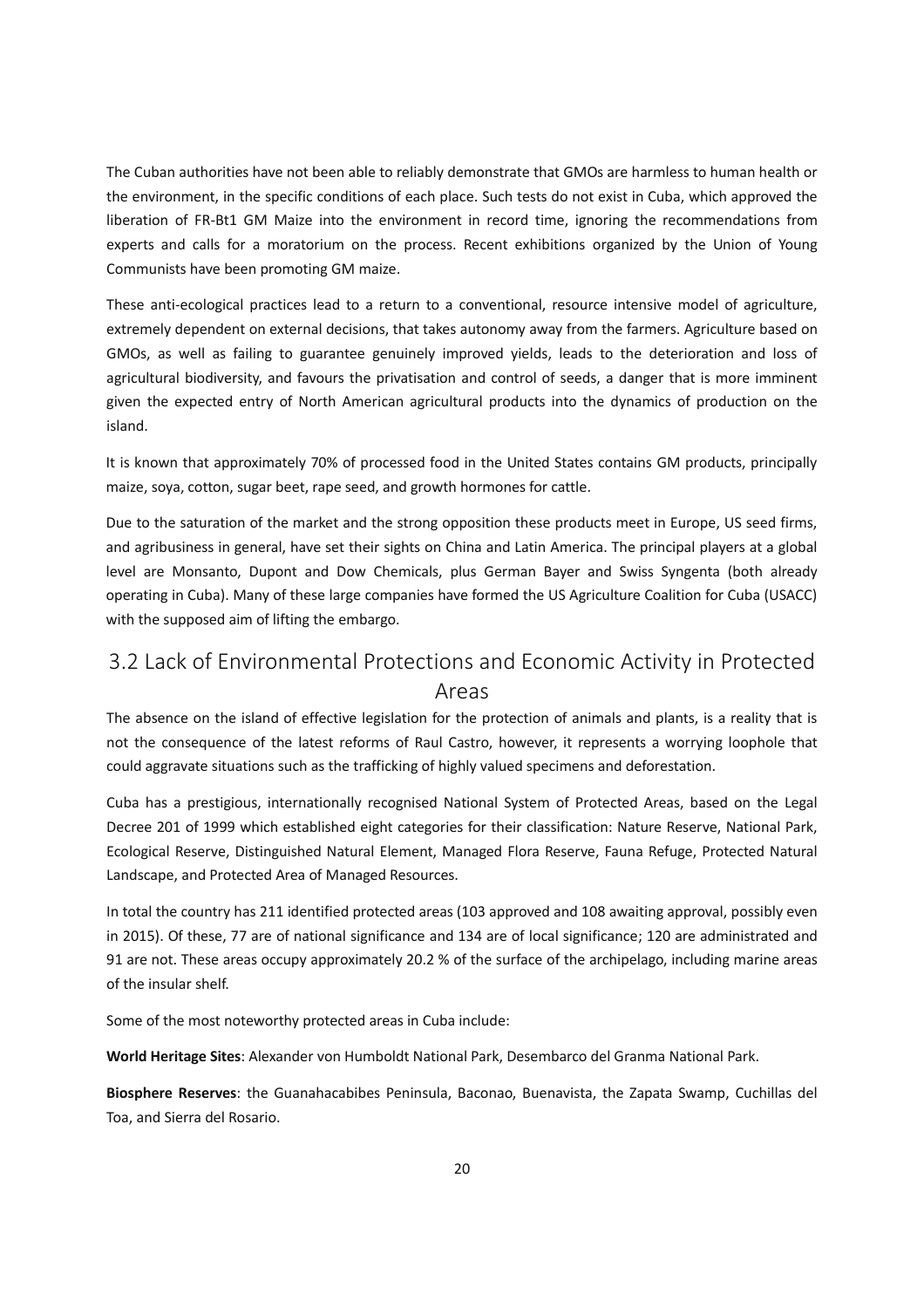#### **Ramsar Sites**: the Lanier Swamp, the Río Máximo wetlands

**Parks**: Viñales National Park, the Great Topes de Collantes Natural Park.

This system is an undeniable fortress for the protection and conservation of Cuban wildlife. Nevertheless, not everything functions as it should.

According to the official discourse, these areas are administered by the staff of the Ministry of Science, Technology and the Environment, the National Enterprise for the Protection of Flora and Fauna, and the Integrated Forestry Enterprise. However, it is well known that the Cuban army administers a good part of these spaces, sometimes from the institution itself, as is the case with the Enterprise for the Protection of Flora and Fauna, run by the Commander of the Revolution and Hero of the Republic, Guillermo García Frías. Flora and Fauna even has a Group of Companies with that name, made up of the Flora and Fauna company, and its basic administrative units, the Trading Company ALCONA S.A (which is dedicated to the commercialisation of the "natural excesses" of Conservation, and the export of flamingos and fighting cocks), and the Travel Agents ECOTUR S.A. (specialising in Nature Tourism).

It seems contradictory to protect nature by selling flamingos and fighting cocks, as well as pure bred horses, precious woods (ebony) Cuban crocodiles, snail meat and other species that are freely extracted from the areas they are supposed to be protecting.

The Cuban crocodile (*Crocodylus rhombifer*) is an endemic species, classified since 2008 as in "critical danger" on the International Union for the Conservation of Nature's Red List of Endangered Species. Populations of this reptile have experienced an 80% drop over the past three generations and they are now confined to two areas of the island: the Zapata and Larnier Swamps, both of which are under the jurisdiction of the National System of Protected Areas.

Caribbean flamingos, also on the Red List, are sold for around 1,300 Euros per piece, in this case, with the go ahead of CITES (the Convention on the International Trade in Endangered Species)

The government's decision to further expand first-level tourism, will mean clear, immediate and inevitable difficulties in the management of these Protected Areas with their different levels of ecological significance. The environmental impacts we can expect – and some are already being seen – will also lead to a dramatic reduction of the vegetation cover as a consequence of deforestation. In June of this year they already publicly announced the construction of new golf courses, occupying extensive areas of the Guanahacabibes Peninsula, and area of extremely valuable biodiversity and one of the principal egg-laying sites of Caribbean marine turtles.

### 3.3 Hydrological Crisis

Owing to the intense drought experienced by a good part of the island (particularly in the East), wide areas of coast and arid lands in the country are undergoing processes that are carrying them towards desertification. To this we must add the impoverished and over exploited system of reservoirs and water distribution – the design of which have already impacted radically on Cuban ecosystems, which are in the midst of an acute crisis, preventing them from satisfying the national demands for water from agriculture, industry and human consumption. More than 50% of the water in this system is lost to leaks.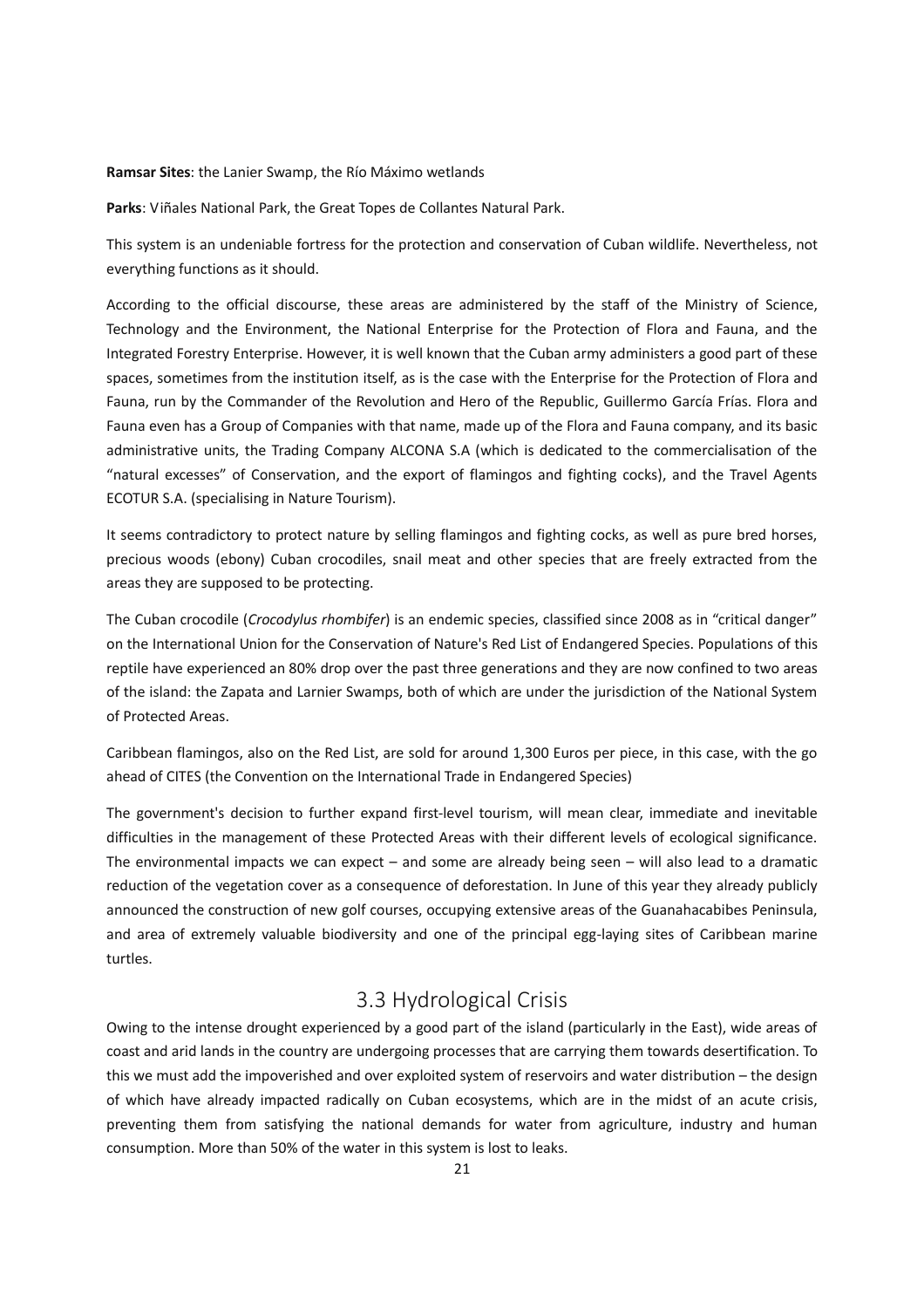Under these circumstances, the new policies for the commercialisation of fresh water destined for tourism and export will only worsen the situation. Another example of the disastrous strategies of the Cuban authorities is related to projects – already under way – for the development of a significant number of golf courses and construction projects, that will bring with them an exorbitant increase in water consumption. Furthermore, the island does not have an adequate system for monitoring the quality of ground and coastal waters.

The intense and prolonged drought is above all affecting the Eastern side of the island, where, since 2012 increasingly scarce rainfall has led to the total or partial depletion of more than 350 water sources. The rains will keep decreasing on the Eastern side of the country and drought events are going to become more frequent and be longer and more intense. Together with increased rates of evaporation, this will contribute to the deterioration of soil and water reserves. $^{18}$ 

In the centre of the country, 90% of the territories of the Province of Cienfuegos experienced a lack of rainfall between November of 2014 and April of this year, yet the Ministry of Tourism has continued to promote the nine golf courses there, with more than 22 400 hotel rooms in the surrounding area. The West of the island is not faring much better, showing record high temperatures which are affecting water management.

### 3.4 A Contaminating Energy Matrix

The island continues to opt for the use of polluting energy sources, particularly fossil fuels via the exploration in the Exclusive Economic Zone in the Gulf of Mexico, where it is estimated that there are around 20 billion barrels of oil.

To date the results of the explorations have been negative, but Cuban elites have continued to invest millions in infrastructure. Following and intensive modernisation of the thermoelectric plants which took place ten years ago, there is now work taking place at the Cienfuegos refinery, the Cienfuegos-Matanzas pipeline, the storage space for 600 thousand barrels in Matanzas, and on the mega-port at El Mariel.

The extractivist matrix more recently incorporated a new process to be applied to the country's most overexploited mineral deposits, with the injection of vapour and water to stimulate the subsoil, in a process very similar to that known as fracking. International prices for crude oil have fallen by half in just over a year and recent projections indicate that they will continue to fall in 2016.

Nevertheless, by late 2016 or early 2017, Cuba will again carry out sea-bed explorations in the Gulf of Mexico, as part of shared production contracts together with the Venezuelan State Oil Company PDVSA and the Angolan company, Sonangol. Renewable energy sources are hesitantly beginning to appear in the national plans and in the official discourse, but there is little to show for it to date.

### 3.5 The impact of opencast mining

Opencast mining in Cuba takes place due to the participation of corporations in joint ventures. The Canadian company, Sherritt International, which has been operating for more than 20 years is worth highlighting. Sherritt produces around two thirds of the oil extracted in Cuba and has a 49% stake in the joint venture that

 $\overline{\phantom{a}}$ 

<sup>&</sup>lt;sup>18</sup> "Impacto del Cambio Climático y Medidas de Adaptación en Cuba". Group of Authors. Havana, 2014.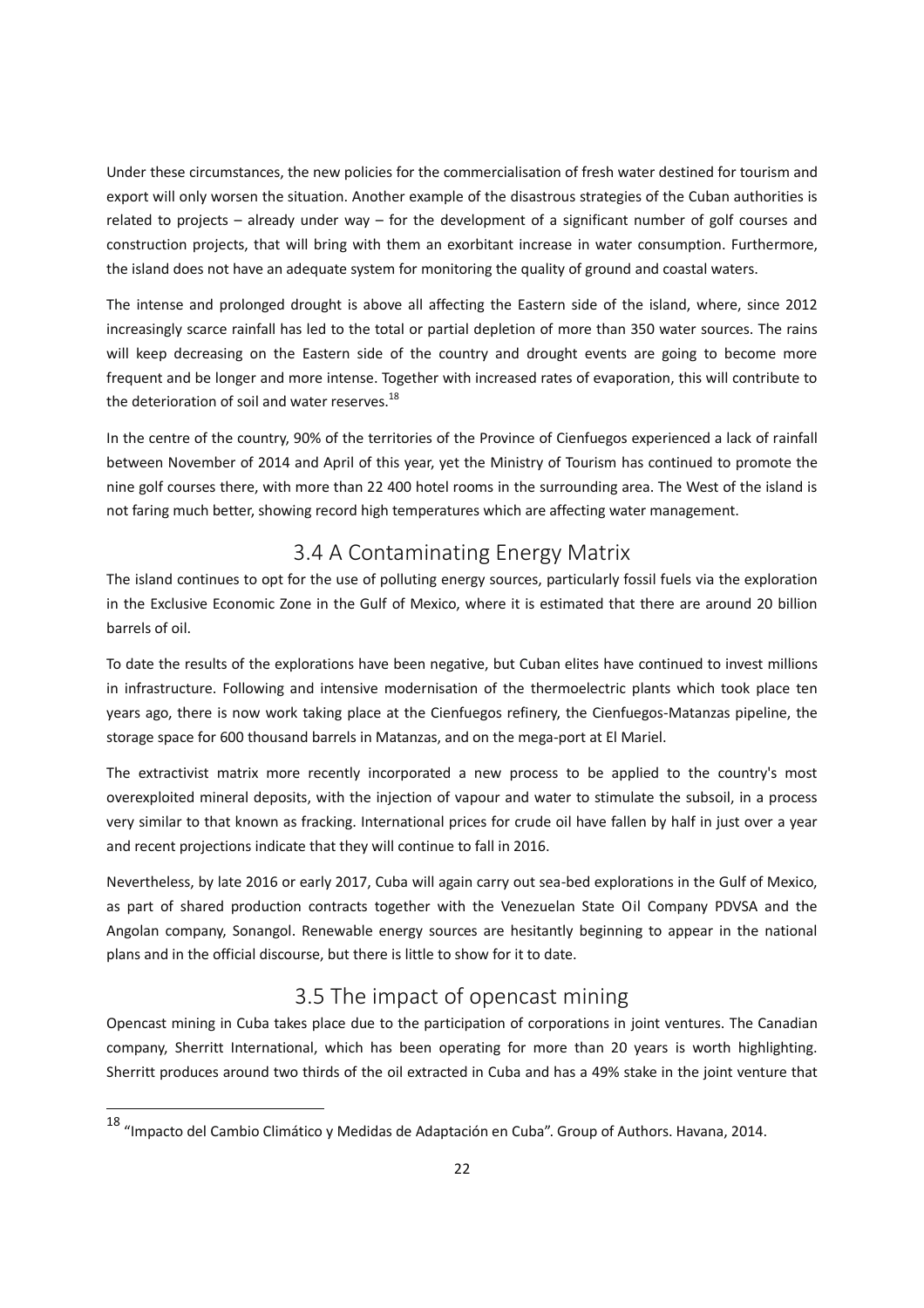manages the mining areas of Moa, in the Province of Holguín, in the East of Cuba, for the extraction, processing and refining of nickel and cobalt. Sherritt also indirectly controls one third of the stake in Energas, a joint venture for the generation of electricity in Cuba. The other two thirds are held by the nationalised companies Unión Eléctrica and CubaPetróleo.

According to data from 2012<sup>19</sup>, 30 Cuban Construction Ministry organisations obtained a total of 190 mining rights, of which more than 150 are for the strip-mining of quarries, an activity that has a profound environmental impact that often continues even after the mining operations have ended.

The operational lifespan of a mine is between 10 and 100 years, however, the related environmental and social impacts persist for far longer. The negative impact on the environment comes, generally speaking from the total destruction of the vegetation, fauna, topography and landscape, as well as secondary effects related principally with the pollution of the soil, air and rivers.

The following table summarises the expected environmental impacts of the opencast mining operations on the island, as recognised by Cuban technicians<sup>20</sup>

| <b>MEDIUM</b>   | <b>ENVIRONMENTAL</b><br><b>FACTOR</b> | <b>ACTION/ACTIVITY</b>                                                                                                                                 | <b>IMPACT</b>                                                                                                                                                                                                            |
|-----------------|---------------------------------------|--------------------------------------------------------------------------------------------------------------------------------------------------------|--------------------------------------------------------------------------------------------------------------------------------------------------------------------------------------------------------------------------|
| <b>PHYSICAL</b> | Climatology                           | Perforation, loading and blasting<br><b>Transport of machinery</b><br>Earth moving<br>The formation of slag heaps<br><b>Dry Mechanical Preparation</b> | Emission of gases and dust to the<br>atmosphere<br>Noise emissions and vibrations                                                                                                                                        |
|                 | Hydrography                           | Excavations, perforations, Wet<br><b>Mechanical Preparation</b><br>Spills of fuel and lubricants<br>Transport routes<br>Infrastructure                 | Changes to water quality due to<br>the deposition of solids,<br>obstruction and silting of rivers,<br>changes to the water table,<br>increased sedimentation.<br>Contamination of local aquifers<br>and blackwater waste |
|                 | Geology and<br>Geomorphology          | <b>Tailings</b><br>Perforations and Fragmentation<br><b>Building slopes</b><br>Road construction                                                       | <b>Increased erosion</b><br><b>Topographical changes</b>                                                                                                                                                                 |
|                 | Landscape                             | Clearing vegetation<br><b>Tailings</b><br>Perforation, loading and blasting<br>Abandoning of the mine                                                  | Changes to the visual quality of<br>the landscape                                                                                                                                                                        |

<sup>19</sup> Montero Matos, Julio and Otaño Noguel, José: "*Impacto socioeconómico y ambiental de la creación de un procedimiento para efectuar el cierre de canteras de materiales de construcción en Cuba*" in **Revista Caribeña de Ciencias Sociales**, November 2012, http://caribeña.eumed.net/impacto-socioeconomico-y-ambiental-de-la-creacion-de-un-procedimiento-para-efectuar-el-

l

<sup>20</sup>  Montes de Oca Risco, Alexis: "*Estudio del impacto ambiental y medidas de rehabilitación en la cantera Los Guaos*" in http://www.eumed.net/rev/delos/13/amor.html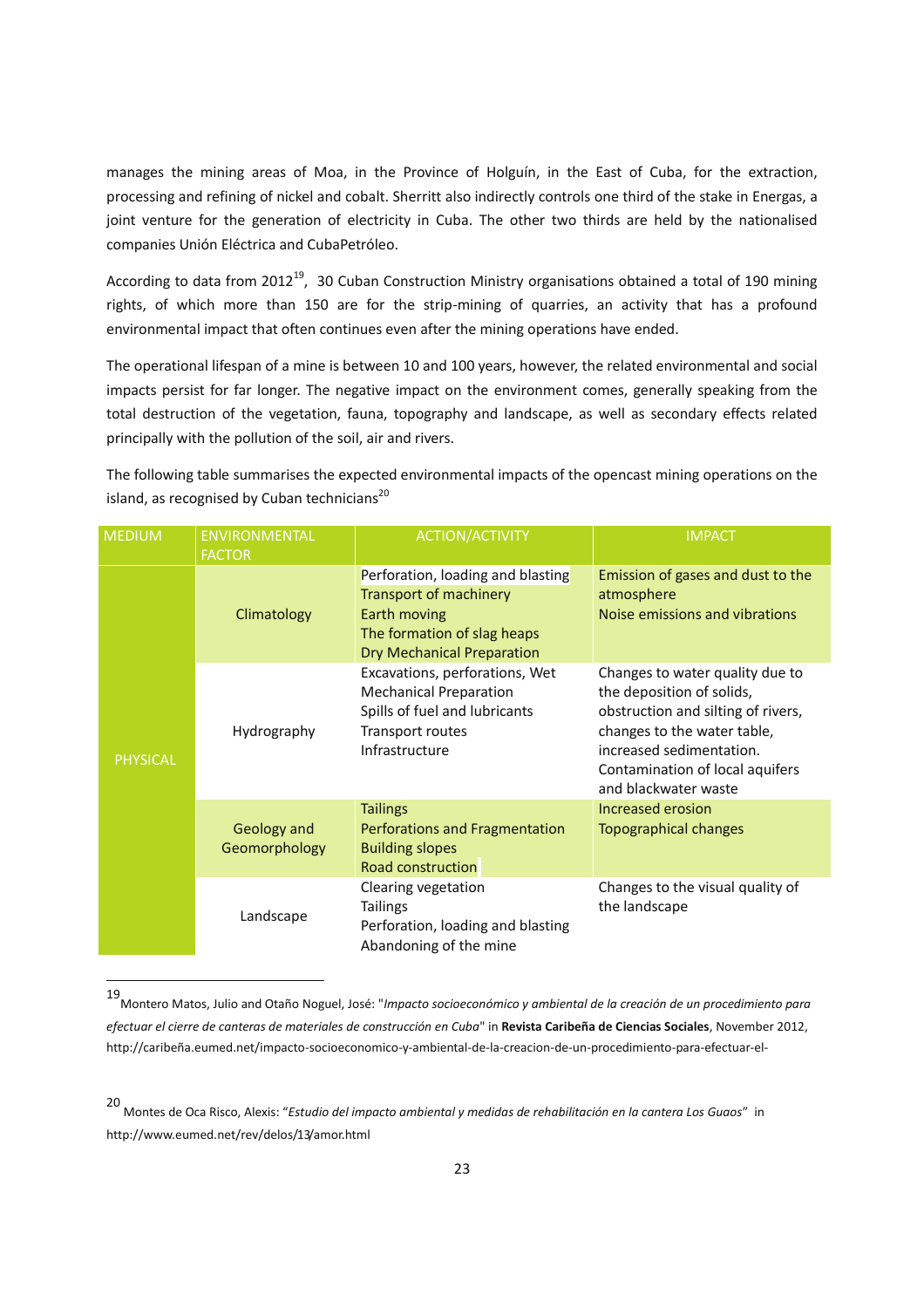| <b>MEDIUM</b>    | <b>ENVIRONMENTAL</b><br><b>FACTOR</b> | <b>ACTION/ACTIVITY</b>                                                                                                                                                                    | <b>IMPACT</b>                                                                 |
|------------------|---------------------------------------|-------------------------------------------------------------------------------------------------------------------------------------------------------------------------------------------|-------------------------------------------------------------------------------|
|                  |                                       | Road construction<br>Infrastructure                                                                                                                                                       |                                                                               |
| <b>BIOTIC</b>    | Flora                                 | <b>Clearing vegetation</b><br>Perforation, loading and blasting.<br><b>Road construction</b><br><b>Tailings</b><br>Abandoning the mine<br>Infrastructure<br>Sediment dumps                | Removal of vegetation and<br>deforestation                                    |
|                  | Fauna                                 | Road construction<br>Perforation, loading and blasting<br>Excavations<br>Transport of material<br>Clearing of vegetation<br>Infrastructure<br><b>Tailings</b>                             | Changes to natural habitat and<br>displacement of fauna.                      |
|                  | Ecological<br><b>Balance</b>          | <b>Clearing vegetation</b><br>Perforation, loading and blasting<br><b>Road construction</b><br><b>Transport of material</b><br>Abandoning the mine<br><b>Dumps</b><br><b>Earth moving</b> | Changes to material and energy<br>flows<br>Loss of biodiversity               |
| <b>ANTHROPIC</b> | Economic                              | Commercialisation<br>Road construction<br>Infrastructure<br>Transport                                                                                                                     | Increased employment<br>Increased demand for social<br>services               |
|                  | <b>Social</b>                         | <b>Road construction</b><br>Abandoning the mine<br><b>Clearing vegetation</b><br>Infrastructure<br><b>Transport</b><br>Polluting gas emissions                                            | Increase in the number of<br>accidents<br>Increase in the number of illnesses |
|                  | Cultural                              | Commercialisation                                                                                                                                                                         | Enriching cultural diversity                                                  |

See the classification of environmental impacts in Annex 6.7

 $\overline{\phantom{a}}$ 

Most of these impacts are impossible to avoid, particularly in the Cuban context, where the environmental dimension is often not included in the proposed mining projects, environmental restoration is not implicit in the system of exploitation, and there is insufficient environmental training among workers, technicians and managers<sup>21</sup>.

<sup>21</sup> Montes de Oca Risco, Alexis: "*Impactos en el medio ambiente producido por la explotación de las canteras en Cuba*", in http://www.monografias.com/trabajos82/medio-ambiente-explotacion-canteras/medioambiente-explotacion-canteras2.shtml#ixzz3t9sLyuzu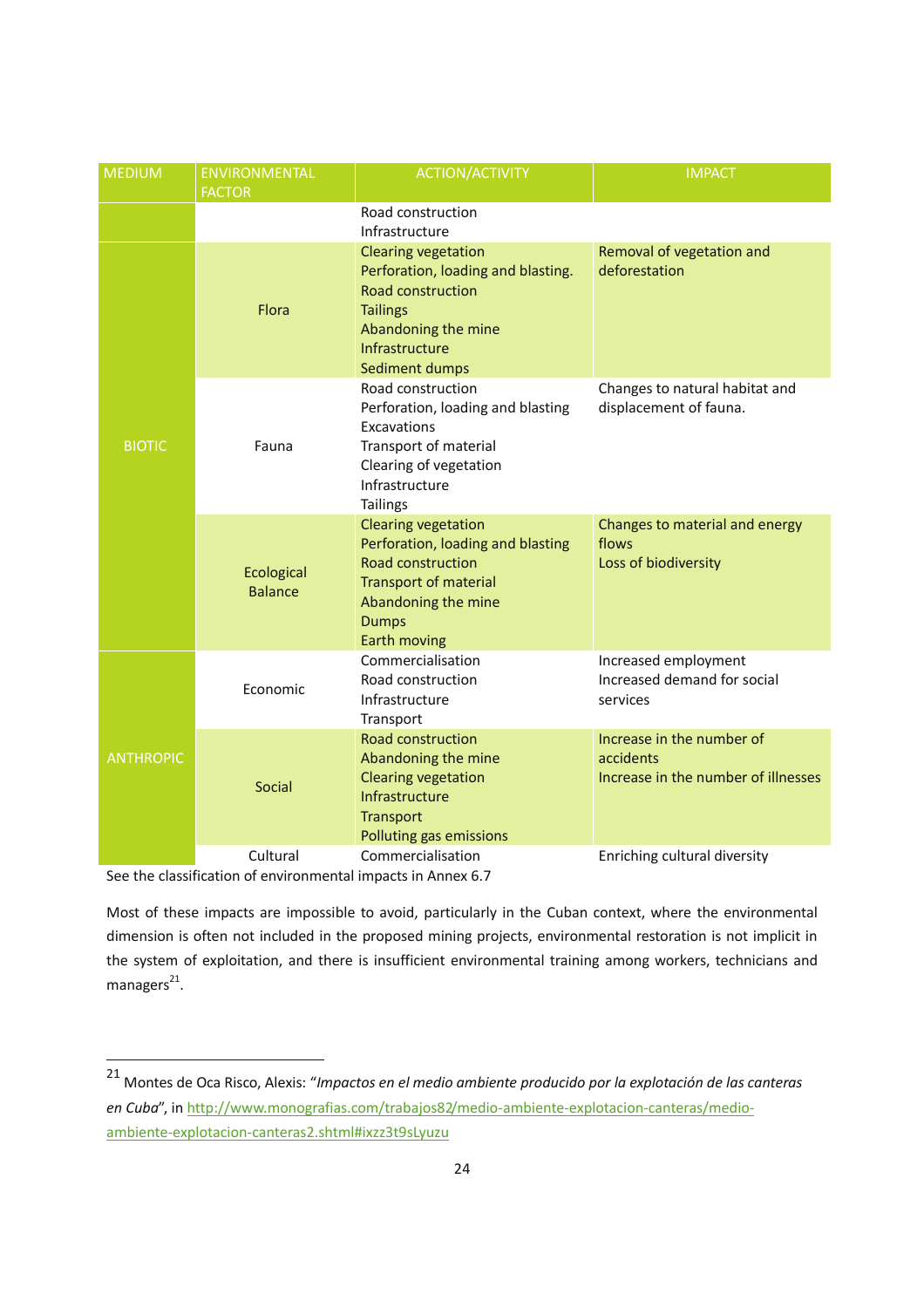Failure to comply with environmental legislation relating to mining projects has led, on occasion, to the exploited land not being adequately rehabilitated when the mining operations cease, as was the case in the El Cacao quarry, located in the South of Jiguaní, in the province of Granma, following more than 40 years of mining there<sup>22</sup>.

At a national level there are some mining companies that carry out simultaneous or after the fact rehabilitation of their exploitations, and which have taken on the environmental costs of their productive activities, however, this is not the norm, and it is not possible for activists to know which companies are not applying the correct measures as proposed by specialists (See Annex 6.8)

In January of 2007 the Mining Rehabilitation Enterprise was created, in an attempt to minimise the impact of mining on the environment and re-establish the ecological balance. This company basically works on reforestation, and, above all on tree felling in the areas where mines will be set up. They do this work with three brigades of lumberjacks and one of colliers, who work in the mountains, and a saw mill that they built using old, recovered machinery, some of it more than a century old. This means that with the advance of the mining industry, more than 50% of the wood is lost, much of it hard- or semi-hardwood.<sup>23</sup>

Mining activities in the East of Cuba have led to the creation of what are called "lunar landscapes", which is to say, the almost total annihilation of life in the places where the mines are set up; also affecting the human communities nearby, the inhabitants of which suffer acute respiratory illnesses due to the persistent red dust that covers their villages. This information comes from the observations of people who have visited the areas. I have not seen any official reports on this issue. Nor is it easy to access these areas, as they are geographically distant and subject to a certain level of military surveillance, because they are considered strategically important for the national economy.

Nevertheless, a review of mining exploitation over the past five years<sup>24</sup> shows a slight fall in production, as can be seen in the following graph<sup>25</sup>.

#### **Mining in Cuba**

l

<sup>22</sup>Minería y Geología / v.27 n.1 / January-March/ 2011 in http://www.redalyc.org/pdf/2235/223522419003.pdf

<sup>&</sup>lt;sup>23</sup> Valdés Paz, Manuel: "Minería a cielo abierto. De la luna a la tierra" in:http://www.ahora.cu/suplementos/serrania/12546-de-la-luna-a-la-tierra

<sup>24</sup>Oficina Nacional de Estadística e Información, 2015: "Anuario Estadístico de Cuba 2014" in:http://www.onei.cu/aec2014/00%20Anuario%20Estadistico%202014.pdf

<sup>&</sup>lt;sup>25</sup> Other mines and quarries include: clay for cement, red clay for ceramics, refractory clay, bentonite, limestone for the cement industry, limestone for the chemicals industry, kaolin, carbonated silt, feldspar, phosphorite, marl for the cement industry, stone for masonry, aggregate, gravel, rock salt, tuff for cement, plaster, zeolite. The production of marble, alluvial sand and silica sand, are excluded from this graphic as they appear using non-equivalent units.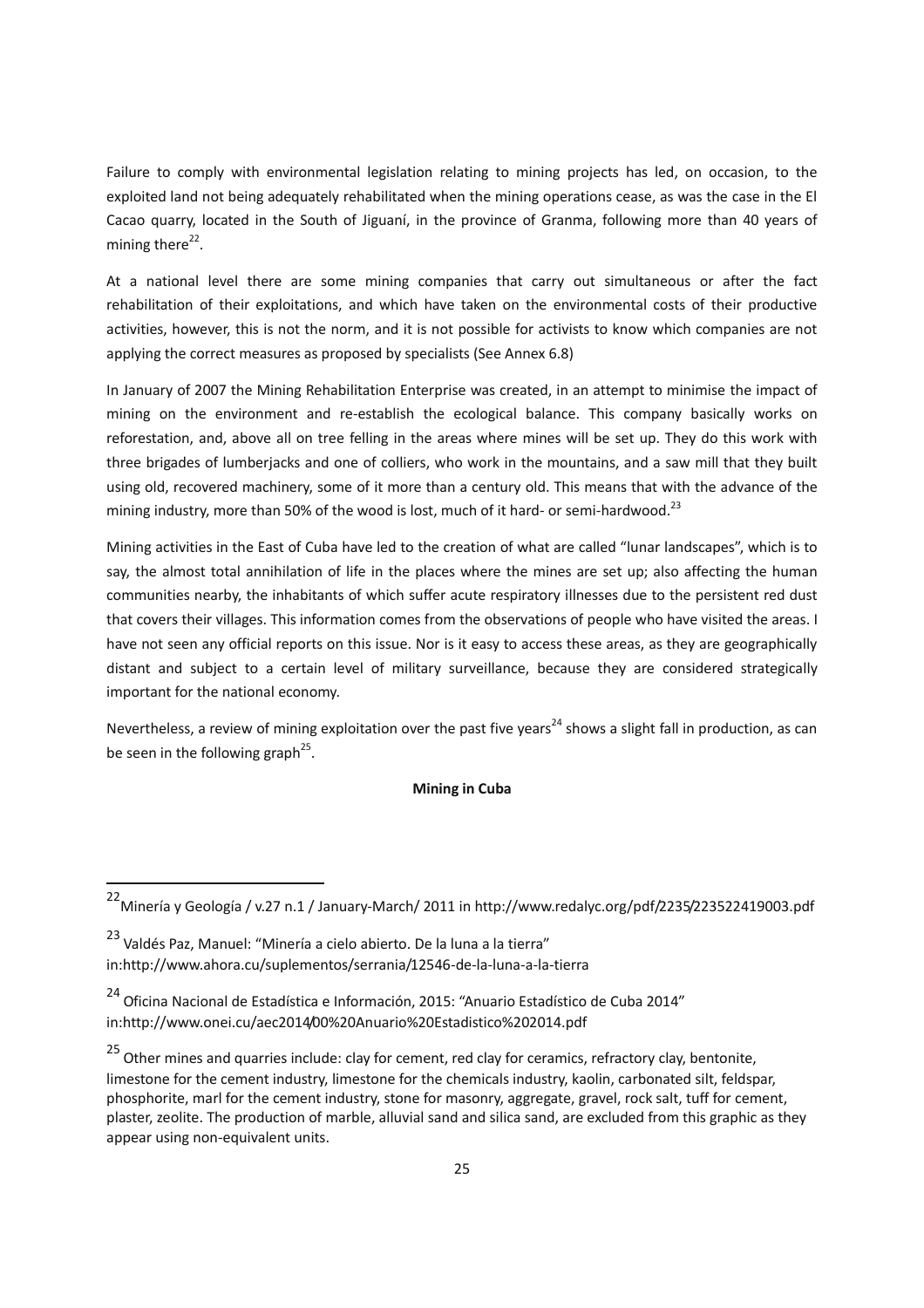

This drop could mean new negative impacts for the mountainous ecosystems in the East, as it may indicate a need to open new mines or expand existing ones in order to maintain productivity. Cuba produces approximately 28 thousand tonnes of nickel and cobalt per year, which is very highly valued on the international markets. In recent declarations, the directors of Sherritt have expressed the possible positive impact of their economic activity for the re-establishing of relations between Cuba and the US.

In fact, the company's shares shot up by more than 26% following the announcement that conversations were taking place between the countries. The Canadian company plans to expand its business in Cuba with the construction of a sulphuric acid plant that will reduce its operating costs.

# 4. THE PRESENT AND FUTURE OF ENVIRONMENTAL WORK IN CUBA

### 4.1 Cuban ecological organisations

In recent decades a series of community projects, institutions, associations, and scientific societies have emerged, some of which are closely linked to the state and its institutional framework, but which have some interesting autonomous spaces, and have produced some very valuable research.

The consolidation of a strong, independent, informed ecologist movement that is connected with its global peers, is an urgent necessity for Cuba. In fact, it could be understood as the most important environmental challenge for the nation, as from that solutions and responses to the current pillaging of the environmental may emerge.

Of course, this movement must be formed with an awareness of the particularities of the nation, its limitations and its regulations.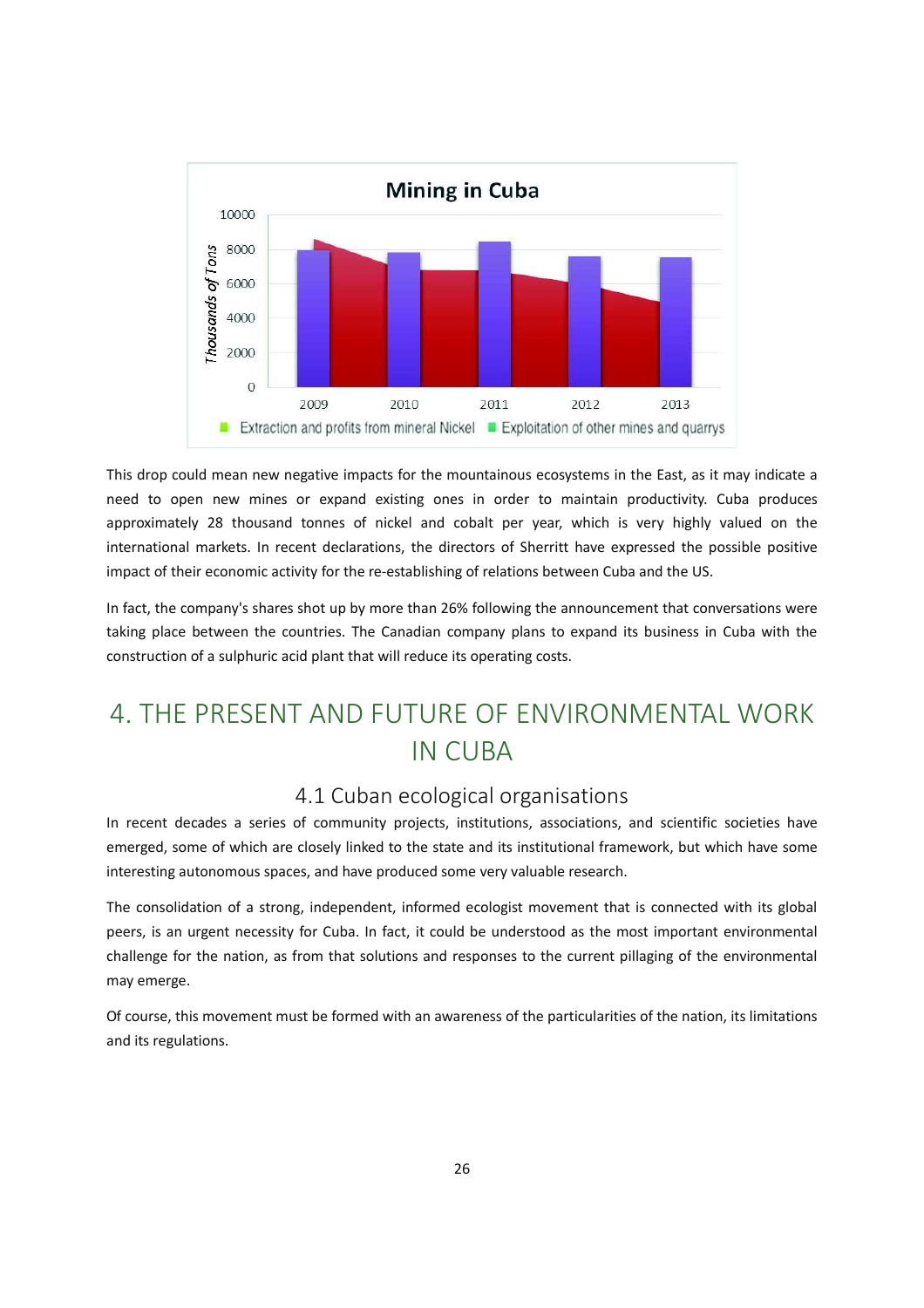# 5 CONCLUSIONS

- Cuba has an institutional framework that has produced a real base of knowledge b and structures to favour the environment on the island.
- The Cuban ecological footprint is 1.9, placing it in 68<sup>th</sup> place among the 151 countries assessed by the Global Footprint Network in 2007<sup>26</sup>, and seventh among the nations of the Latin America and the Caribbean region. (The Czech Republic is in  $138<sup>th</sup>$  place with 5.4).
- The system is suffering significant stagnation of these structures, as most of them do not work or even serve to maintain certain environmental pillaging.
- The lack of transparency in Cuban institutional processes does not allow access to much information, and what information is available is not reliable, due to the mechanisms of corruption functioning on the island.
- · Empirical evidence suggests a deplorable state of the environment of the island, above all since the opening up of the economy in recent decades, the promotion of tourism, and now the entry of US businesses.
- The most pressing environmental problems are: a) The agro-ecological crisis, with the development of non-sustainable agriculture and the introduction of GMOs, b) The lack of environmental protection and economic activity in protected Areas, which has led to a significant increase in deforestation and the increasing vulnerability of species, c) the treatment of solid waste, d) the hydrological crisis, e) the continued application of a contaminating energy matrix, and f) the impact of opencast mining.
- Cuba does not have an autonomous ecologist movement that is well-informed about the nation's environmental situation, but it does have an aware public, and diverse agents for change.
- The Treatment of Solid Waste is not the most serious problem facing the island, however it is the one that offers most possibilities for articulating a real, grassroots environmentalist movement, with autonomy and the capacity to resist the democratic limitations peculiar to the island.
- · International support is vital for capacity building among both specialists and more grassroots activists.

*Prague, 10th December 2015*

 $\overline{\phantom{a}}$ 

<sup>&</sup>lt;sup>26</sup>http://www.footprintnetwork.org/http://www.footprintnetwork.org/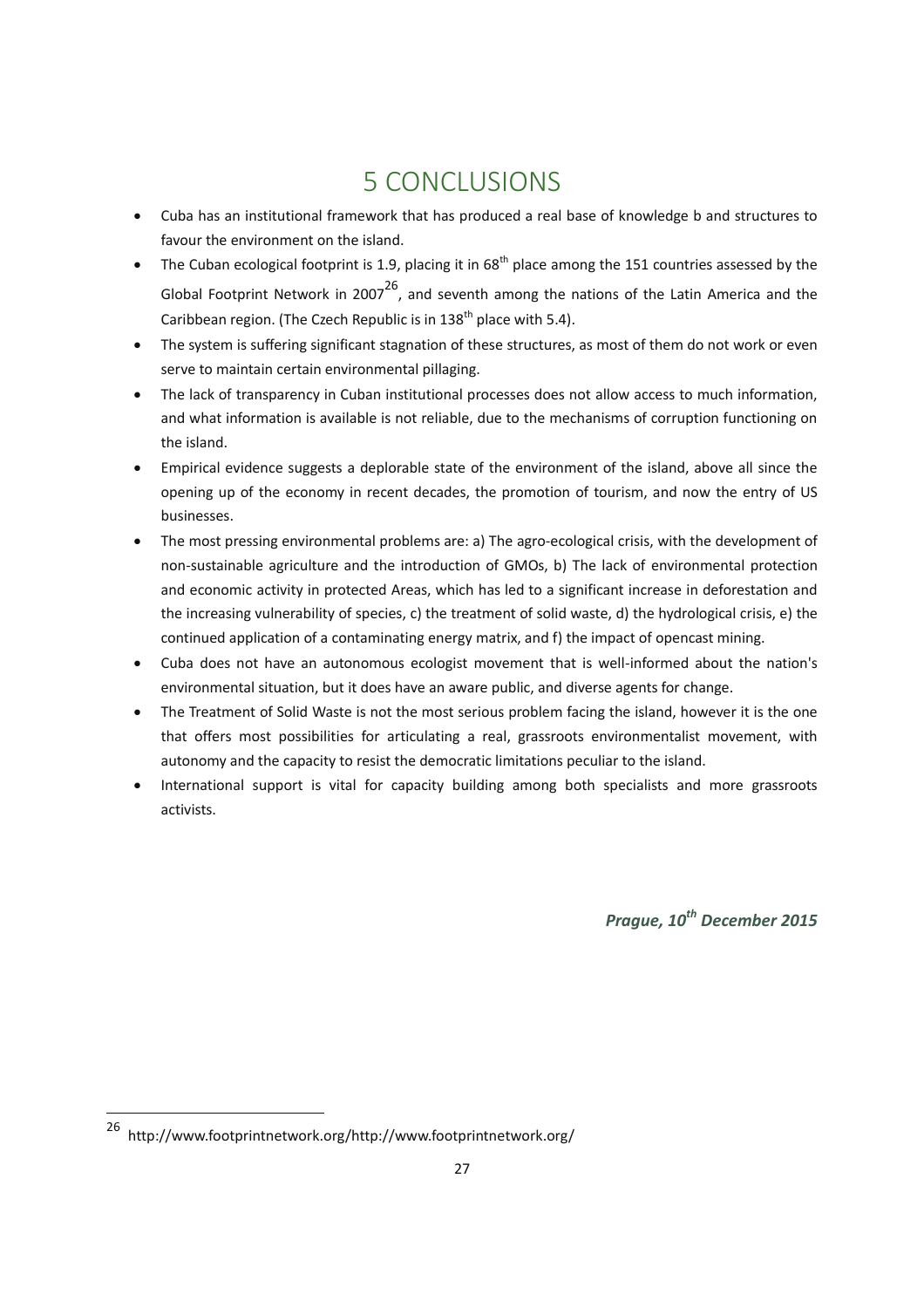# 6. ANNEXES

# 6.1. List of examples of multimedia created by the science and education system in Cuba<sup>27,28</sup>:

- · Cuban Environmental Law
- The Environmental Mission
- · Medicinal Plants
- · My little farm
- The Cuban Environment
- The Cuban Archipelago
- · Nature
- · Environmental Training for Business
- · My friend the Earth
- The world of coral
- Cuba: protected nature
- · Climate Change. The ongoing challenge
- Birds exclusive to Cuba
- On the Waterways
- · Environmental Education for Teachers
- Little Encyclopaedia of Domestic Animals
- · From the Amazon to the Caribbean in a Canoe
- · Natural and Traditional Medicine
- · Environmental Education and Management in Cuba
- · Understand and Protect Cuban Nature
- · Environmental Education and Management in Cuba
- Meteorology for Journalism
- · Module for Educators and Communicators
- Science and Community in the management of Natural Resources, a shared responsibility
- · Environmental Economy. Concepts and practical applications
- The Ramal Programme. Analysis and prognosis for the weather and the climate
- · The Ramal Science and Technology Programme

l

<sup>&</sup>lt;sup>27</sup> http://www.educambiente.co.cu/

<sup>28</sup> http://www.redciencia.cu/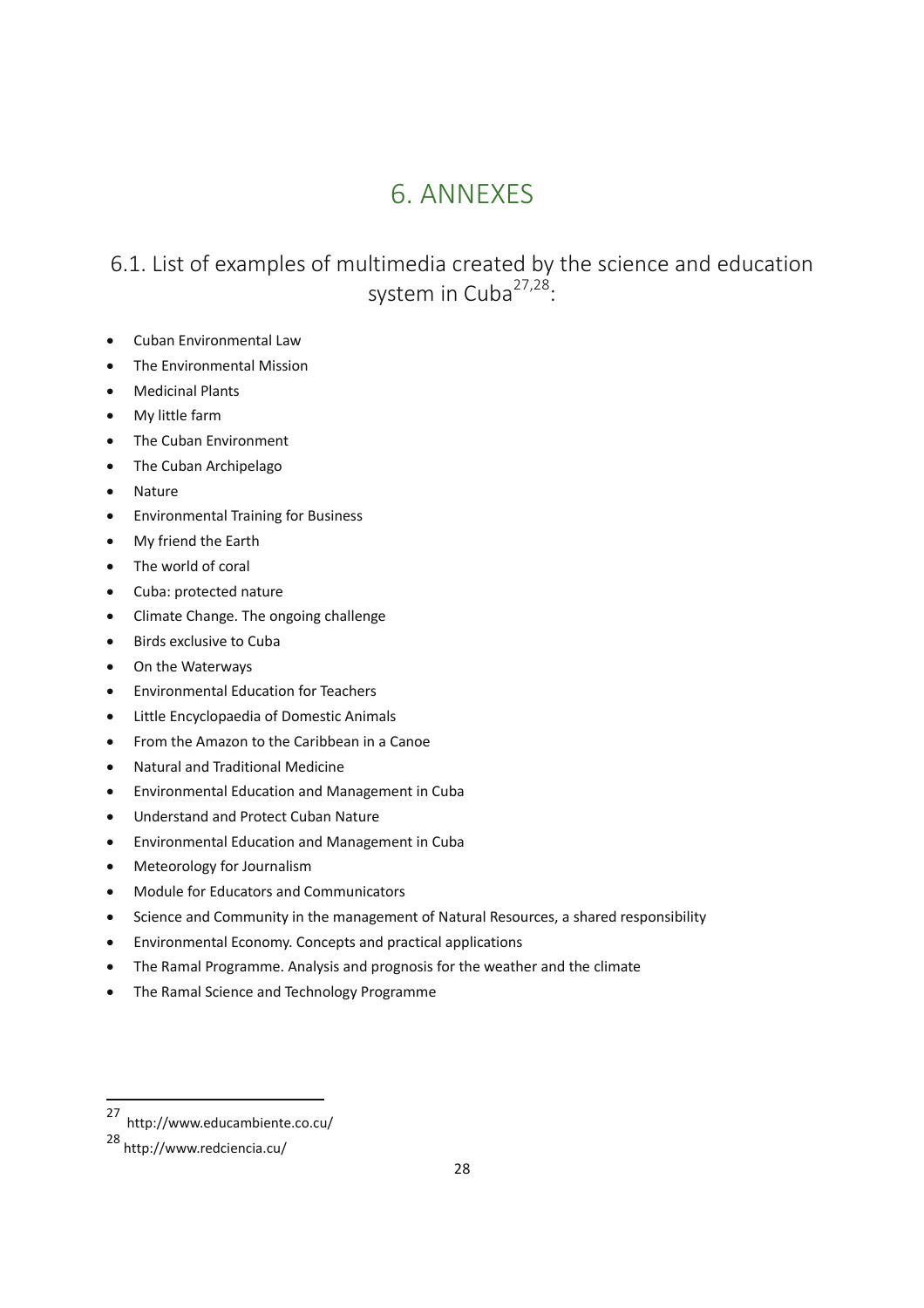### 6.2 Pamphlets from the educational series "Protect your family from ..."<sup>29</sup>, on issues such as:

- Protect your family from Hurricanes, tornadoes and electrical storms.
- Protect your family from the consequences of climate change.
- Protect your family from rising sea levels and extreme wave events.
- Protect your family from mountain torrents, swollen rivers and floods.
- Protect your family from erosion and the loss of soil and woodland.
- Protect your family from landslides.
- Protect your family from earthquakes and tsunamis.
- Protect your family from contaminated water.

# 6.3 Some scientific journals<sup>30</sup> of an environmental nature, edited by State Institutions:

- The Cuban Acta Botánica (The Institute for Ecology and Systems)
- Phytohealth (Fitosanidad) (The Cuban Institute for Plant Health)
- · Flora and Fauna (The National Enterprise for the Protection of Flora and Fauna)
- Poeyana (The Institute of Ecology and Systems)
- · The Cuban Geographic Journal (Revista Cubana de Geografía) (The Institute of Tropical Geography)
- · The Cuban Journal of Environmental Law (Revista Cubana de Derecho Ambiental) (still being set up)

# 6.4 Law 33 of 10<sup>th</sup> January 1981 "On the Protection of the Environment and the Rational Use of Natural Resources"

ARTICLE 13.- The Organs of the State's Central Administration, particularly those responsible for governing and state control over the use and administration of natural resources, in compliance with their specific duties, attributes and functions relating to the protection of the environment should:

m) Safeguard, within the sphere of their competence, the use, movement, treatment and final depositing of the waste generated in their productive processes.

ARTICLE 15.- It falls to the Local Organs of the People's Power, and their respective bodies, to direct, coordinate and control as far as their competence allows and in compliance with the applicable legislation, actions relating to:

c) Land use, forestation, reforestation, transport routes, construction, public services and sanitation.

 $\overline{\phantom{a}}$ 

<sup>29</sup> http://www.redciencia.cu/cdorigen/arca/protegefam.html

<sup>30</sup> http://revistas.geotech.cu/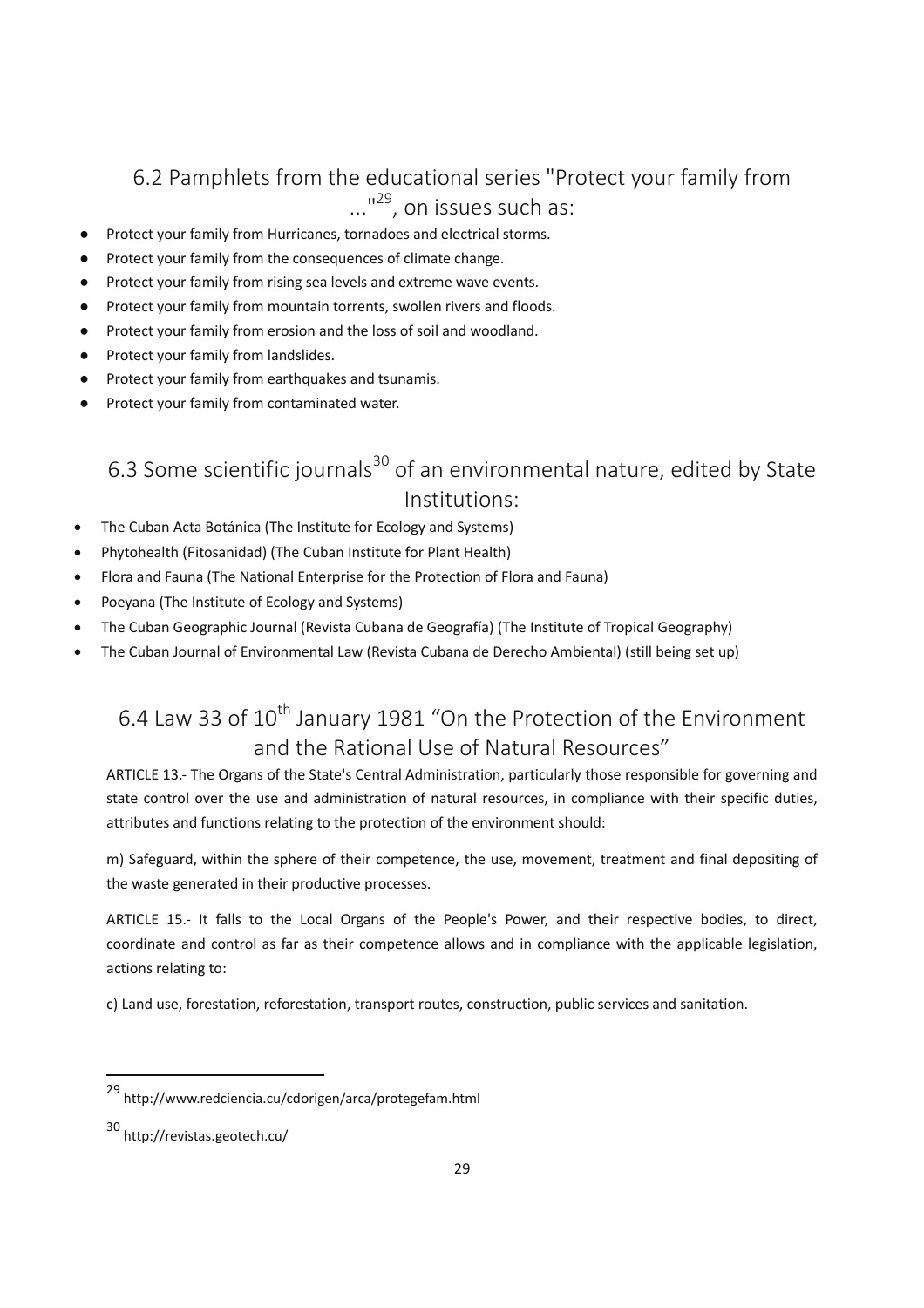d) Protection of the environment in human settlements, relating to the effects of community services, vehicles in transit and local transport.

ARTICLE 108.- With a view to the prevention and control of soil contamination, the competent bodies will act according to the following regulations:

a) All natural persons and legal entities have a duty to use correct practices in the generation, handling and treatment of domestic, industrial and agricultural waste and in the use of any chemical or hormonal substances that could contaminate soil or crops.

b) Special care should be taken to avoid and control soil contamination and guarantee an adequate final disposal of domestic, industrial and hospital waste.

c) The dumping of waste on urban and rural wastelands and the areas around land transport routes without prior authorisation from the competent authorities is prohibited.

ARTICLE 136. - Preventative measures for the protection of the landscape aim to guarantee that actions affecting them are developed in harmony with the area to be protected. To this end, the following activities are to be particularly controlled and regulated:

g) The dumping and transport of materials, raw materials, detritus and all types of waste.

ARTICLE 147.- Dumping, emissions, out flow, waste, the production of sound, noise, smells, vibrations and other physical factors that affect or could affect human health or damage the quality of life of the population is prohibited.

Natural persons or legal entities who contravene the prohibitions established in the above paragraph will be held responsible in accordance with the applicable laws.

ARTICLE 149.- The Ministry of Public Health will carry out actions to verify that the service provision of services referred to in the previous article, as well as those relating to the collection of solid waste and their final dumping in landfill sites, among other public services essential to the community, comply with the regulations that guarantee the protection of the environment, and in particular the health and quality of life of the population.

ARTICLE 150.- The initiation of the construction, extension or modification of human settlements requires the approval, in the land demarcation plans, of a plan for water supply, sewage and solid waste, specifying sewage networks, necessary infrastructure and other waste disposal systems as required.

ARTICLE 153.- The import of dangerous and radioactive waste requires the prior and express authorisation of the Ministry of Science, Technology and the Environment, and for that to be granted the import must take place according to the applicable international recommendations and national regulations and socially justified applications must be foreseen.

ARTICLE 154.- The illicit trafficking of dangerous waste will be punished in accordance with existing legislation.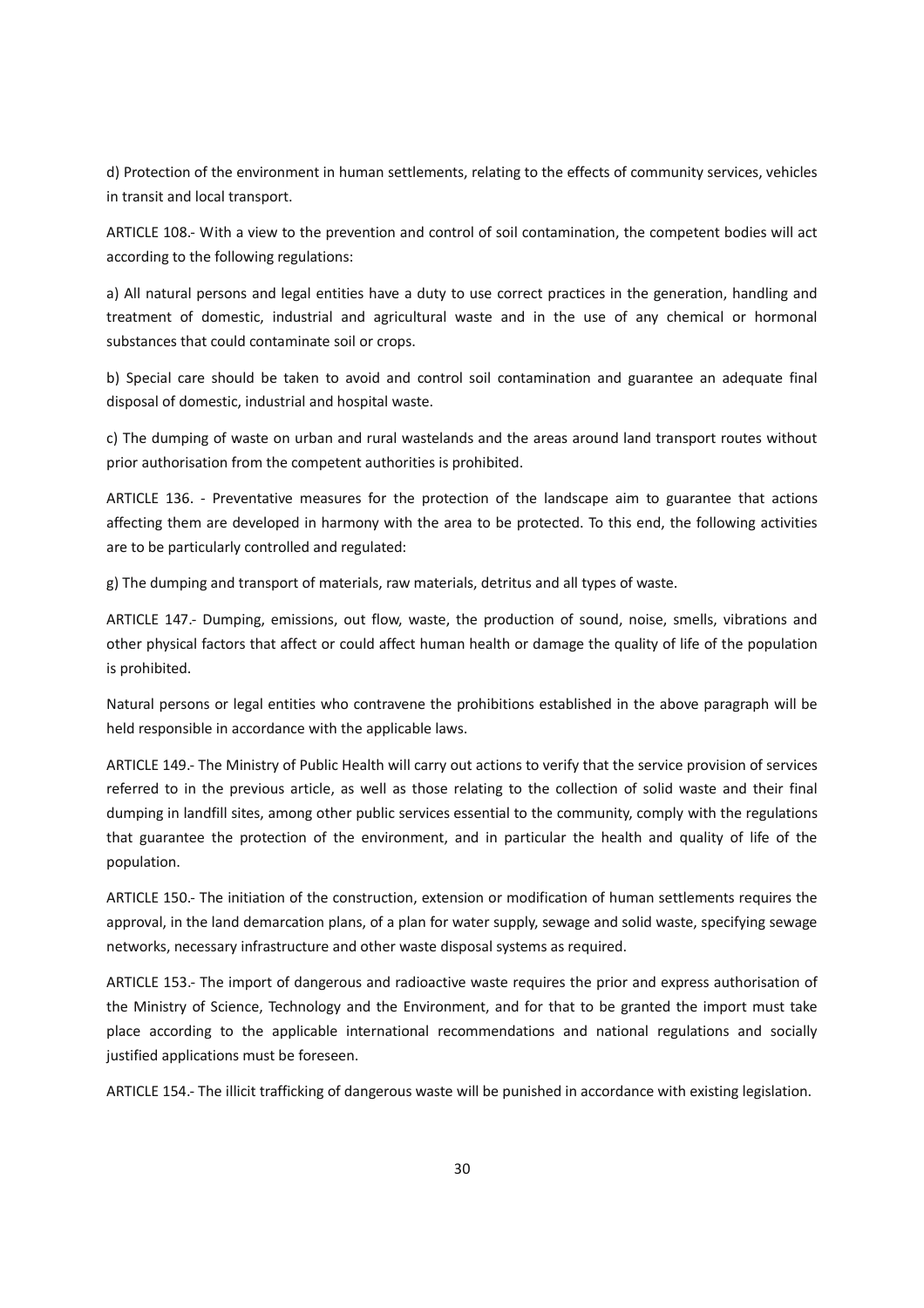ARTICLE 155.- The Ministry of Science, Technology and the Environment, in coordination with the relevant competent bodies, is responsible for establishing regulations for the classification, handling and export of dangerous waste.

ARTICLE 161.- Employers should adopt and put into practice measures for the protection of the environment and to safeguard the health and lives of their workers and the surrounding population, particularly in relation to:

c) Avoiding the accumulation of waste that constitutes a health risk, periodically carrying out the pertinent cleaning and disinfecting activities.

### 6.5 Summary of the Articles of the Law 1288/75

ARTICLE 1. State bodies and other dependencies are obliged to collect the waste raw materials, and reusable products and materials that will not be used by those organisations in their productive processes and services, with the aim of these being collected and recovered in accordance with this Law.

In cases where the reusable waste products and materials could be used by the bodies themselves or their dependencies, they will be obliged to use them, and only the excesses that cannot be used by these bodies will be subject to the terms of this Law.

ARTICLE 2. In addition to the waste, products and materials that have historically been reused by industry, any other reusable product or waste should be collected, and its usefulness determined later, with a view to its use in some sector of the national economy.

ARTICLE 3. The organisations and other dependencies to which this Law refers should foresee, in their current investments and facilities and those they plan for the future, the conditions or means necessary for the conservation, preparation, guarantee of quality and delivery of recyclable waste and reusable products and materials.

ARTICLE 4. The Central Planning Council, through specific regulations will determine the inclusion of the delivery of recyclable waste and reusable products and materials in the technical economic plans of those bodies and dependencies that generate them.

ARTICLE 5. The above mentioned bodies and dependencies will be responsible for the preservation, collection, selection, conditioning, packaging of recyclable waste and reusable products and materials, to conform with the dictates of the regulations implemented to that effect.

ARTICLE 6. The relationship between producers and receivers of recyclable waste and reusable products and materials, in accordance with this Law, will be established through agreements signed between the parties, that will specify the conditions of delivery, and norms for collection, preservation and packaging.

ARTICLE 7. Failure to comply with the obligations established in Articles 1, 2, 3 and 5 will be subject to the regulations in ARTICLE 556 of the Civil Defence Code, and the Basic Industries Sector is responsible for producing draft Regulations that will go before the President of the Republic for his consideration, and until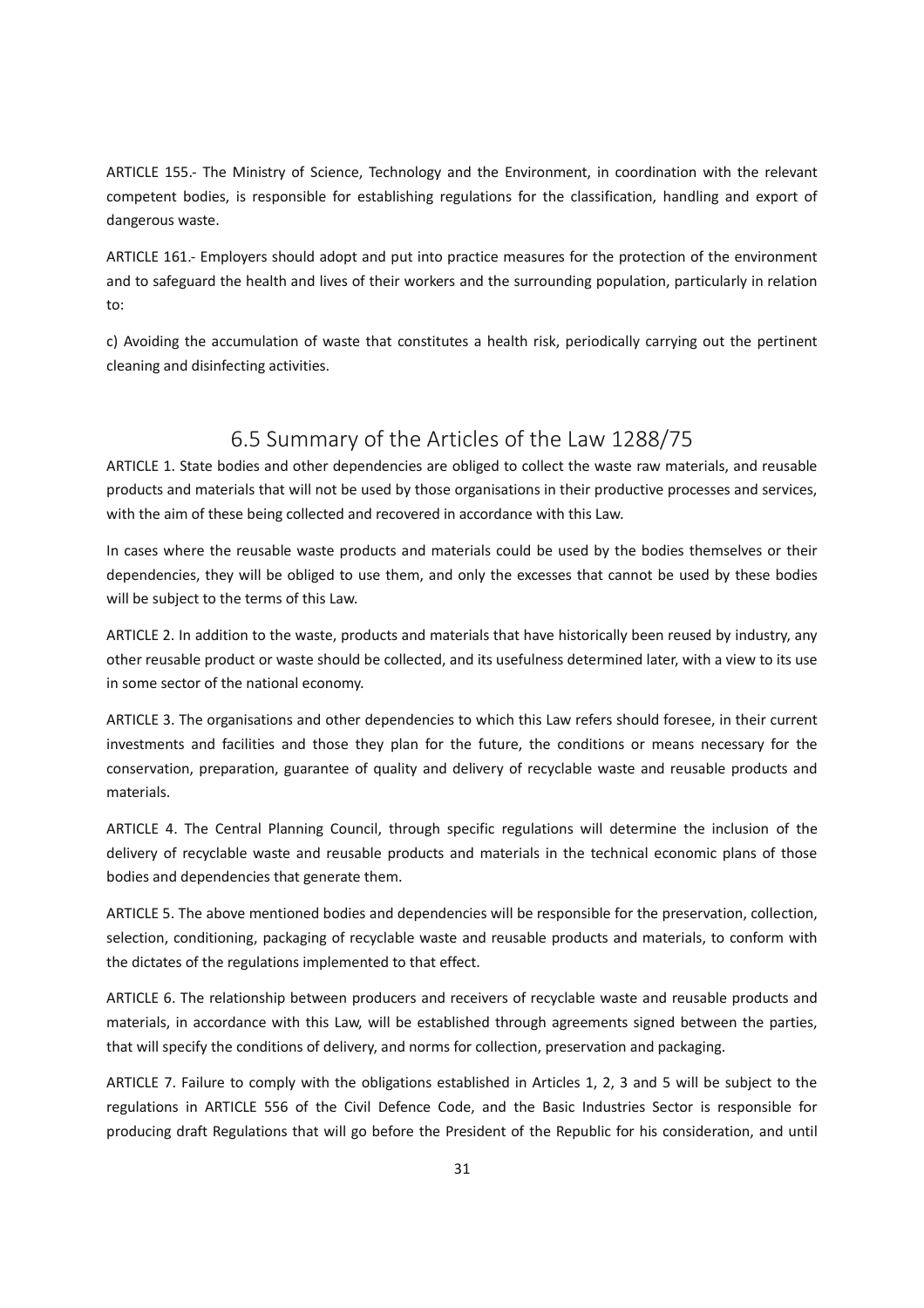this is enacted, he is authorised to dictate the regulations necessary for the better application of the existing Laws.

ARTICLE 8. The Vice Prime Minister of the Basic Industries Sector is responsible for producing draft Regulations that will go before the President of the Republic for his consideration, and until this is enacted, he is authorised to dictate the regulations necessary for the better application of the existing Laws.

### 6.6 List of prohibited products that the state system for the collection of raw materials will not accept:

- spare parts
- park benches
- storm drains
- · retorts and dross
- swarfs and filings
- zinc dross
- standard weights
- counter weights from service lifts
- · ball bearings and pedestals
- street signs
- man-hole covers
- hydrant covers
- · church bells
- parts of monuments
- · magnesium steel mats
- angles and crossarms from electric pylons
- pieces from the sugar plants
- · motors and gearboxes from automobiles
- brake pads from locomotive and train carriages
- scrap metal from the dismantling of aircraft, ships and railway equipment
- copper telephone cables, with or without insulation
- articles from cemeteries (crosses, gravestones, tombs, statues)
- utensils, and parts from armaments and disused military equipment
- new blocks and sheets of in bronze, copper or aluminium
- pressurised irrigation tubes and other components
- aluminium industrial radiators and condensers
- · the elements, parts and pieces that make up the rail network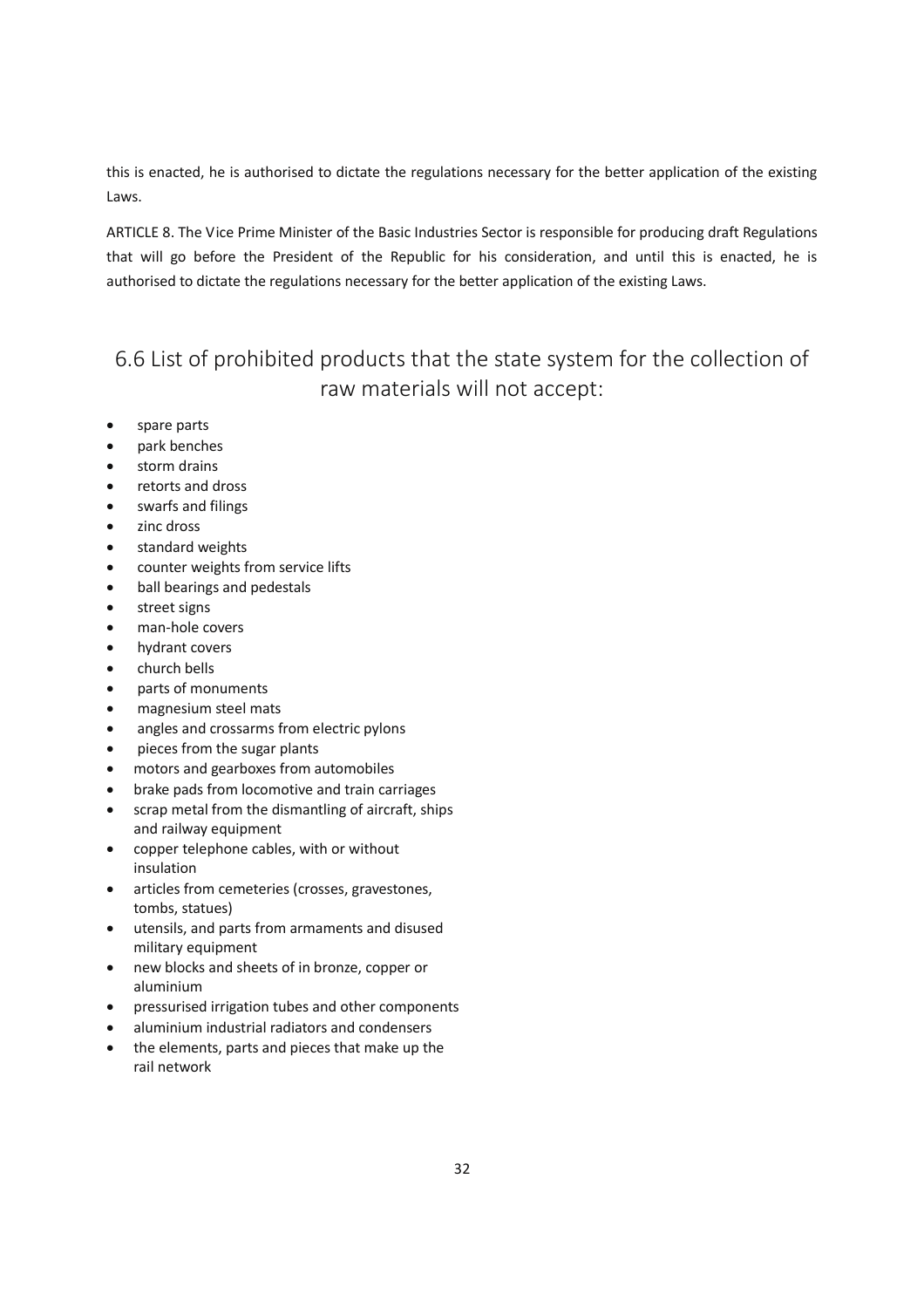### 6.7 Classification of environmental impacts

### CLASSIFICATION OF ENVIRONMENTAL IMPACTS ON THE PHYSICAL MEDIUM

**Emission of dust into the atmosphere:** in the area studied, one of the principal air contaminants were the dust clouds, particularly caused by the traffic of trucks along unpaved roads, blasting activities, open air slag heaps, the production of mechanical preparation through dry methods, and the perforations made for the blasting, leading to suspended particles, which depending on their particle size, humidity levels, and prevailing wind, can be transported variable distances. To clarify, in times of water shortage or drought, dust emissions are massively increased and they reduce air quality, damaging that natural resource.

**Emission of gas into the atmosphere:** Another factor affecting air pollution are the nitrates emitted during the blasting, and the gases produced by combustion in the diesel equipment, such as carbon monoxide, which is absorbed by the lungs and reacts with haemoglobin to form carboxyhaemoglobin, which reduces the body's capacity to transport oxygen in the blood.

**Noise emissions:** Human beings are subjected during a large part of the day to the more or less direct influence of noise, causing distress that, in the long, term, can become serious injuries to the auditory and nervous systems, with concomitant psychological effects. The most serious consequences of this noise are:

- · Temporary auditory effects
- · Auditory illness or permanent damage
- · Interference in communication
- · Effects on the cardiovascular, respiratory, digestive and central nervous systems

Types of noise emission include continuous and variable, and high intensity

Continuous and variable noise emissions: continuous noise emissions are produced by the movement of machinery on the work site, and variable emissions are generated by the passing of tipper trucks, loading equipment and smaller vehicles transporting fuel, raw materials, personnel and essential goods, and by the technological processes of the mechanical preparation.

High intensity noise emissions: the explosions and detonations that take place during the daily operation of a mine are considered high intensity emissions, and they significantly affect the residents' quality of life.

#### **Changes to water quality due to solid deposits:**

The area studied includes the Los Guaos river. It is not only the German and Spanish plants that affect the quality of the water in this river, as there are other economic endeavours such as pig farming. The fundamental source of water contamination from the mine comes from the washing of slurry dumped directly onto the ground behind the mechanical workshop at the Spanish plant, very close to the pool for water recirculation which, due to its poor state, often overflows, adding to the rainfall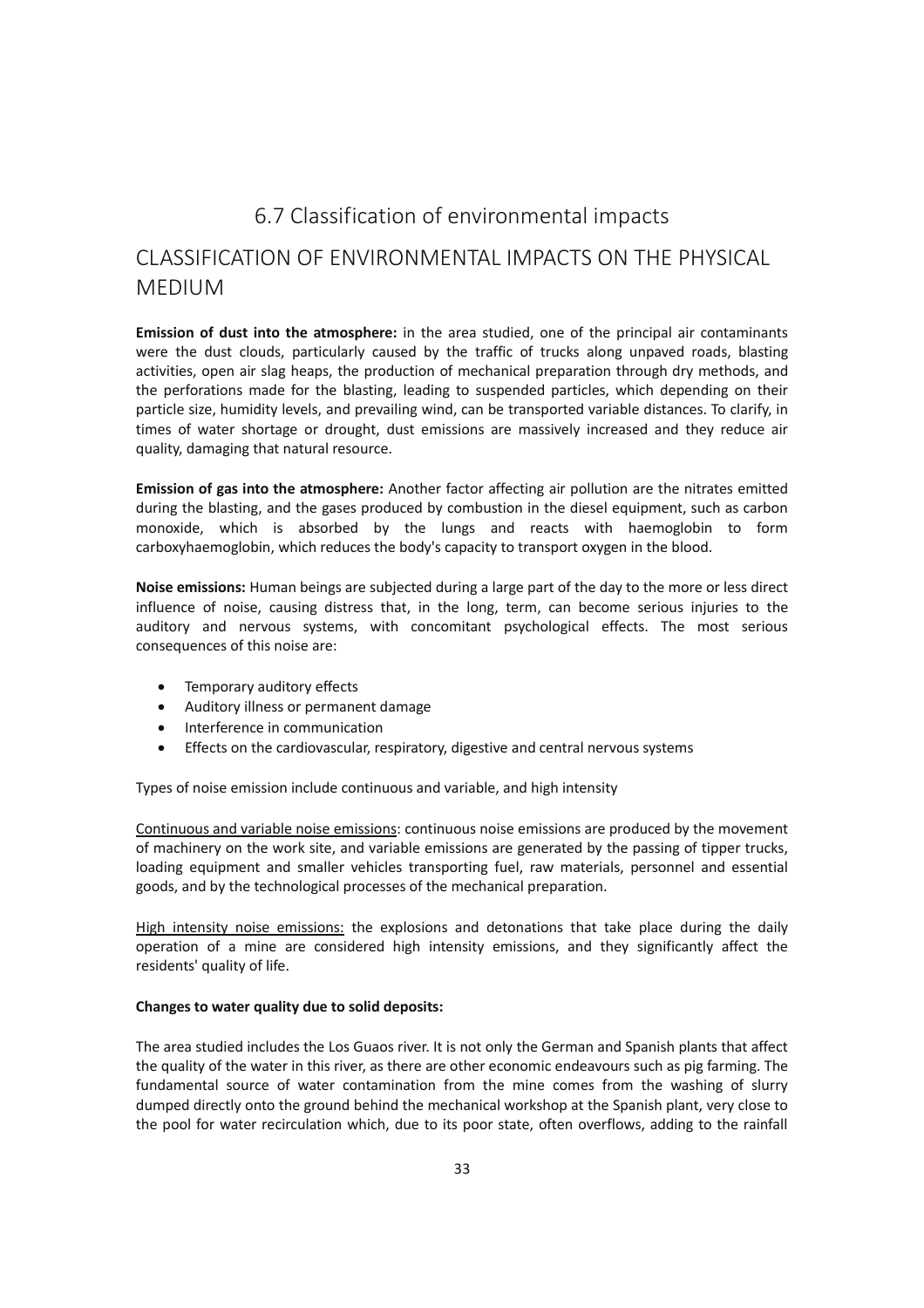that carries these slurries into the river. The marks of this process can be seen on the land. Another source of contamination are the deposits of dust particles carried in the air from the German plant.

#### **Contamination of aquifers with liquid waste:**

The presence of liquid waste in the aquifers affects water quality. This waste generally comes from sanitation facilities, diners, waste oil and lubricants. In the case of the area studied there are not high levels of this kind of contamination as there is a pre-treatment system consisting of filters and septic tanks for the sanitary installations, preventing contact between the sewage and the river or ground water. The biggest harm is caused by kitchen waste that is thrown directly into the water.

#### **Topographic changes and effects on soil composition:**

There are changes to the slope of the land caused by the construction of access roads to the mine, changing the geomorphology of the site studied. The removal of overburden, and other the mining activities lead to significant geomorphological changes. A negative geomorphological impact is observed in the form of altered geoforms. This impact is considered important as it happens in the short term and is irreversible.

#### **Increased erosion:**

The construction of the access roads to the mines, and work at the mine face, with the operation of machinery such as bulldozers, earth movers, trucks and diggers, moves a lot of the soil, producing increased erosion in the area of the quarry.

### CLASSIFICATION OF ENVIRONMENTAL IMPACTS ON THE BIOTICO MEDIUM

#### **Loss of vegetation and deforestation:**

The removal of the vegetation and flora takes place on the surface of the quarry and its access roads. In the area studied it was observed that some plant species remained, reducing the loss of plant cover. Trees such as Tonka, Palo Bobo, Almond and Mango, were to be found there, species which in these areas are found in moderate numbers. Nevertheless, within the mine works the destruction of plant cover was evident, due to the felling of trees to open up roads and access routes to the area of exploitation.

#### **Loss of biodiversity:**

Some recent discussions on conservation of biodiversity have recognised the close links between biodiversity and cultural diversity, proposing that both should be conserved in a local environment. The operations at the mine lead to the loss of some species, principally those of more sedentary habits, such as reptiles and small mammals, also birds, but to a lesser extent: their loss is considered small and of little magnitude, as it only affects a small number of specimens.